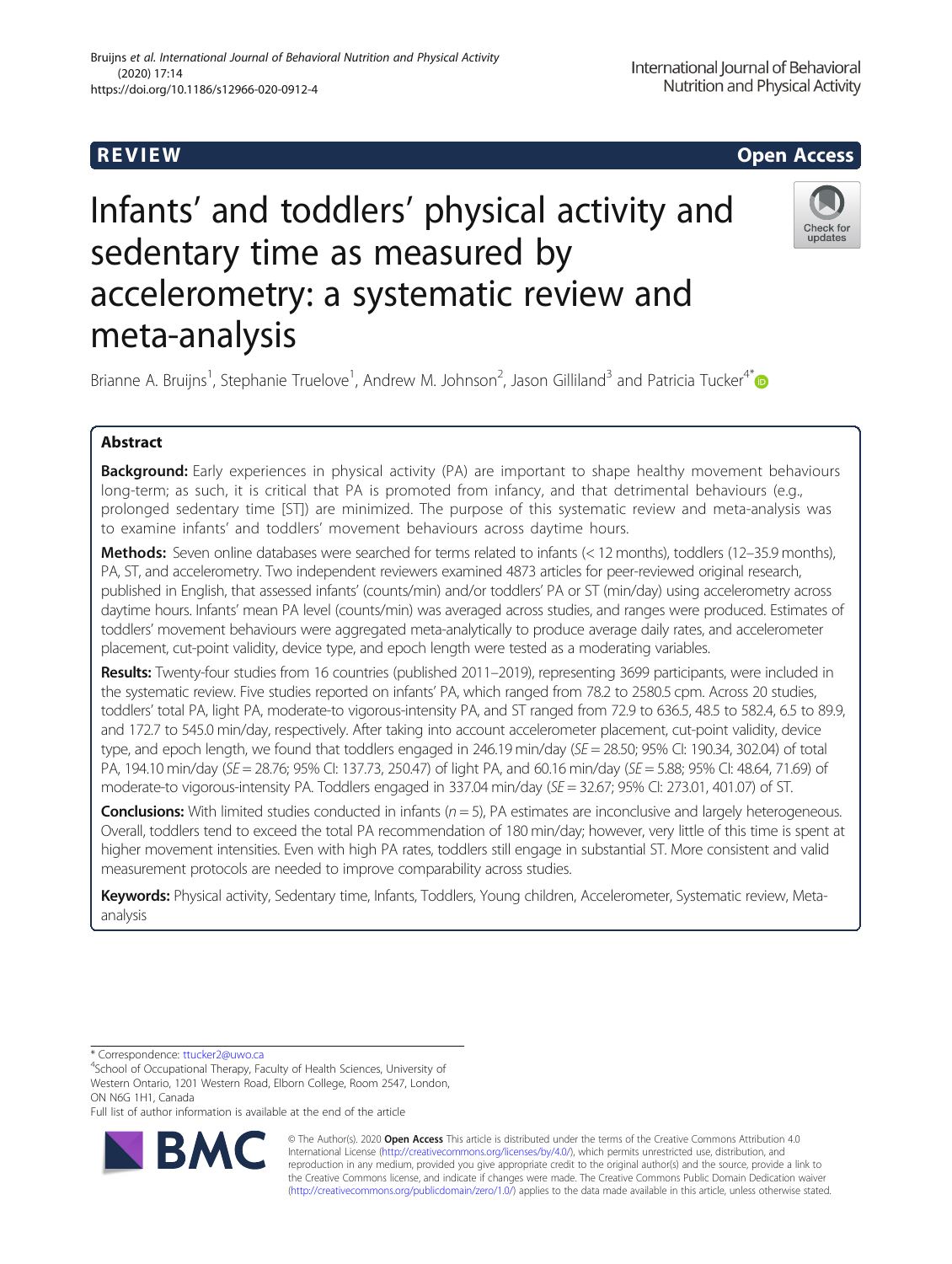### Background

Establishing healthy movement behaviours in early childhood is necessary to support the development and maintenance of long-term health  $[1, 2]$  $[1, 2]$  $[1, 2]$  $[1, 2]$ . The benefits of physical activity in early childhood are abundant and include improved cardiometabolic biomarkers [\[3](#page-12-0)], mental health [\[4](#page-12-0)], and both cognitive [\[5](#page-12-0)] and social [\[3](#page-12-0), [6](#page-12-0)] devel-opment [\[7\]](#page-12-0). Specifically, in infants (i.e.,  $\langle 12 \text{ months} \rangle$ ), physical activity is associated with improved adiposity measures and motor skill development [\[3](#page-12-0)]. In toddlers (i.e., 12–35.9 months), this behaviour is associated with improved bone and skeletal health. On the contrary, high levels of sedentary behaviours in the early years negatively impact children's health [\[8,](#page-12-0) [9](#page-12-0)]. In particular, screen-viewing among young children (< 4 years) is related to decreased psychosocial health and cognitive development, irregular sleep patterns, and increased adiposity [[9\]](#page-12-0). Considering activity habits developed in early childhood tend to carry into later childhood and adolescence [[1,](#page-12-0) [2\]](#page-12-0), promoting healthy movement behaviours from the beginning of life is highly important.

Emerging evidence indicates that the interaction of movement behaviours (including sleep, sedentary behaviour, light physical activity [LPA], and moderate-to vigorous-intensity physical activity [MVPA]) across each 24-h day has important health implications [[10\]](#page-12-0). As such, age-appropriate recommendations have been developed to help different cohorts achieve optimal movement profiles for their health. According to The Canadian 24-Hour Movement Guidelines for the Early Years [[11\]](#page-12-0), infants should engage in floor-based play throughout the day with a minimum of 30 min/day of tummy time, while toddlers should engage in 180 min/ day of total physical activity (TPA), including at least some energetic play (i.e., MVPA). Additionally, screen time is not recommended for those under 2 years and should be limited to less than 1 h/day for those over 2 years [[11\]](#page-12-0). Furthermore, children should not be sedentary or restrained for more than  $1 h$  at a time  $[11]$  $[11]$ . Other countries (e.g., Australia [[12](#page-12-0)], New Zealand [\[13](#page-12-0)]), as well as the World Health Organization (WHO) [\[14](#page-12-0)], have adopted similar recommendations for these age groups, endorsing an integrated approach. As such, these guidelines can act as important benchmarks to compare young children's daytime movement behaviours globally and should be taken into consideration when assessing whether infants and toddlers are engaging in appropriate daily physical activity and sedentary time to benefit their health.

A review by Cardon and colleagues (2011) explored infants' and toddlers' physical activity and sedentary behaviours and yielded only six papers, none of which used accelerometry as a measurement tool [[15](#page-12-0)]. With only two studies assessing this population's physical activity behaviours, no conclusions could be drawn; however, observational and survey-based studies highlighted the high prevalence of screen-viewing among children under 2 years, warranting further investigation. Since this review, the use of accelerometry to assess infants' and toddlers' movement behaviours has become more common. A scoping review by Prioreschi et al. [[16\]](#page-12-0) in 2016 summarized physical activity in children under 2 years. Given the heterogeneity in measurement tools used (e.g., accelerometer, motion sensor, metabolic chamber, direct ob-servation, etc.), synthesis of results was not possible [\[16](#page-12-0)]. Further, only six studies reported actual physical activity levels of children under 2 years, three by way of accelerometry; as such, no concrete conclusions could be drawn [[16\]](#page-12-0). The authors of these two reviews stressed the importance of using accelerometry, the gold standard in the objective measurement of infants' and toddlers' physical activity [[17\]](#page-12-0), to allow for comparisons across studies.[15, 16] Additionally, considering young children's activity patterns are often sporadic in nature, typically involving short bursts of movement [[18\]](#page-12-0), using short epoch lengths is essential in order to capture this population's true activity behaviours [\[15](#page-12-0), [19](#page-12-0), [20\]](#page-12-0).

Following such recommendations, a recent systematic review and meta-analysis by Pereira and colleagues [[21](#page-12-0)] assessed the prevalence of accelerometry-measured sedentary behaviours among young children 2 to 6 years of age. Across 47 studies, children spent approximately 55% of their time sedentary. While this review presented important findings regarding levels of sedentary time between boys and girls, weekdays and weekend days, and childcare hours and out-of-care hours, toddlers' and preschoolers' sedentary time were summarized together. Additionally, a minimum accelerometer wear time criterion was not applied, reducing the likelihood that the sedentary behaviour rates produced accurately reflect daily habitual levels. Although a systematic review by Downing and colleagues [[22\]](#page-12-0) summarized the sedentary behaviours of children < 2 years, no included studies used objective assessments, resulting in substantial variation in daily estimates (which ranged from 36.6 to 330.9 min/day). Evidently, a summary of accelerometrymeasured sedentary time of young children < 3 years is needed.

With the rapid influx of physical activity and sedentary behaviour research transpiring among this young cohort, particularly with accelerometry, a synthesis of this literature was needed. Conducting such analyses would allow for direct comparison to recommendations within internationally recognized movement guidelines for these developmental age groups and would provide valuable findings to inform future interventions to support young children's development of healthy activity habits. As such, the aim of this systematic review and meta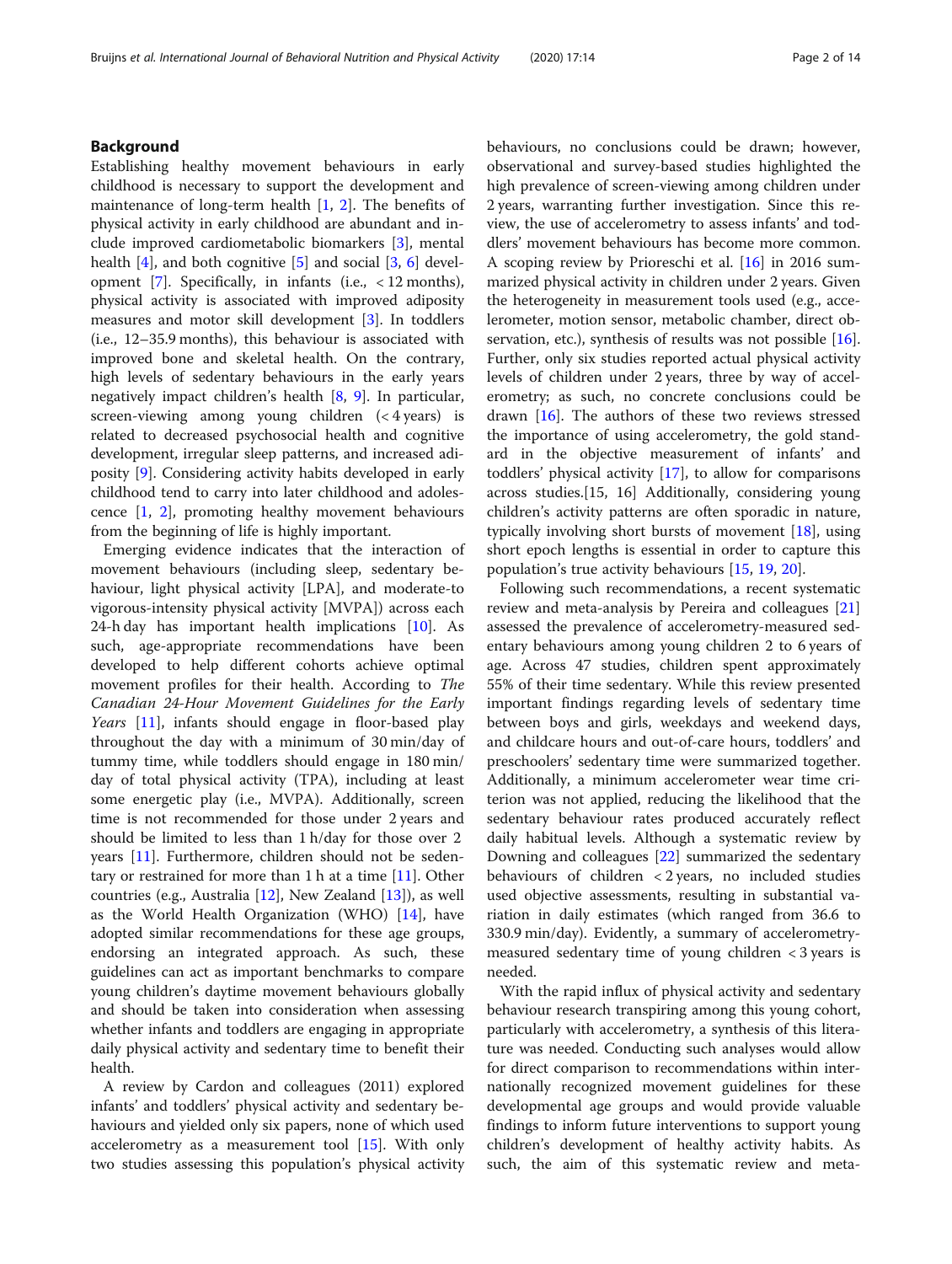analysis was to summarize infants' and toddlers' daily physical activity and sedentary time as measured by accelerometry.

#### Methods

This review was registered with the International Prospective Register of Systematic Reviews (registration no. CRD42018114477) and adheres to the Preferred Reporting Items for Systematic Reviews and Meta-Analyses (PRIMSA) statement for systematic reviews.

#### Search strategy

Seven online databases (PubMed, Physical Education Index, Sport Discus, PsychINFO, CINAHL, SCOPUS, and EMBASE) were systematically searched using terms related to "infant", "toddler", "physical activity", "sedentary behaviour", and "accelerometry". See Additional file [1](#page-12-0): Table S1 for a sample search strategy. No date restrictions were used; however, due to the requirement of accelerometry, a natural restriction was generated based on the first appearance of this device in research. The initial database searches were completed on October 29, 2018, with an updated search undertaken on October 9, 2019. All retrieved papers were exported into a unique folder in Mendeley© (v1.19) referencing software and duplicates were removed.

#### Eligibility criteria

To be eligible for inclusion in this systematic review, studies needed to meet the following criteria: be original research; published in English in a peer-reviewed journal; focus on typically developing (i.e., free from chronic disease and/or developmental issues) infants (< 12 months) and/or toddlers (12–35.9 months); and, measure physical activity and/or sedentary time via accelerometry (separately for infants and toddlers) across daytime hours (i.e., > 7 h of wear time, validated in the literature to reflect habitual activity levels of toddlers) [[23\]](#page-12-0). Additionally, infant studies needed to present accelerometry data in counts/min (or provide sufficient information for calculations to be made), as valid cut-points to classify movement intensities for this population do not exist. To allow for comparison to movement guidelines for the toddler age group, physical activity and/or sedentary time needed to be presented as min/day (or provide sufficient information for calculations to be made). To be considered for inclusion in the metaanalysis, papers needed to meet the above criteria, provide the standard deviation for any intensity-specific activity data (or sufficient information to calculate these), and state the sample size.

Following pre-screening of titles (BAB), two reviewers (BAB, ST) independently assessed the titles and abstracts of potentially relevant articles. All articles passing this stage of eligibility by either reviewer were included in the full-text review process. The same two reviewers read each paper in full to determine appropriateness of inclusion, and reasons for exclusion were noted. In cases of uncertainty, a third reviewer (PT) was brought in for consultation, and a final list of articles was generated. In order to confirm all relevant and up to date literature was captured, the reference lists of all included articles, as well as the ahead of print/in-press sections of four journals (i.e., Pediatric Exercise Science, Journal of Physical Activity and Health, International Journal of Behavioural Nutrition and Physical Activity, and BMC Public Health) were examined. In cases where more than one article presented baseline data on the same sample of children (Melbourne InFANT Program [\[23](#page-12-0)], GET UP! [[24\]](#page-12-0), POI [[25](#page-12-0)], IDEFICS [[26\]](#page-12-0), Generation R [\[27](#page-12-0)], Early STOPP [[28\]](#page-13-0), and PREPS [[29](#page-13-0)]), the article with the largest sample size and/or most accurately reflected full day movement behaviours was included.

#### Data extraction

The following information was extracted from each included article: 1. study characteristics (i.e., authors, publication year, country, study design, sample characteristics); 2. accelerometry details (i.e., accelerometer type, placement, epoch length used, average wear time, monitoring time, cut-points applied); and 3. outcome variable (i.e., physical activity [counts/min or TPA, LPA, MVPA] and/ or sedentary time). In order to accurately reflect habitual physical activity and sedentary time, only baseline or control group data of intervention studies were extracted. For papers comparing typically developing young children with atypically developing children, only data from the former group was included. If any data for extraction were missing, authors were contacted.

#### Quality assessment and risk of Bias

Two independent reviewers (BAB, ST) assessed the quality and risk of bias of included studies using the Downs and Black checklist [\[30](#page-13-0)]. A third reviewer (PT) was consulted in cases of disagreement. Considering only crosssectional data was pulled for the purposes of this study (e.g., only baseline/control group data from intervention studies were included), a modified version of the checklist was used (i.e., questions 1–3, 6, 7, 10–12, 18, and 20), consistent with previous research [[31](#page-13-0), [32\]](#page-13-0). Articles were scored as either low (i.e.,  $0-3$ ), medium (i.e.,  $4-6$ ), or high (i.e., 7–10) quality.

#### Data synthesis and analysis

Infant and toddler activity levels were synthesized separately due to differences in data presentation (i.e., counts/ min vs. min/day) and typical accelerometer placement (i.e., wrist/ankle vs. waist), and studies in each age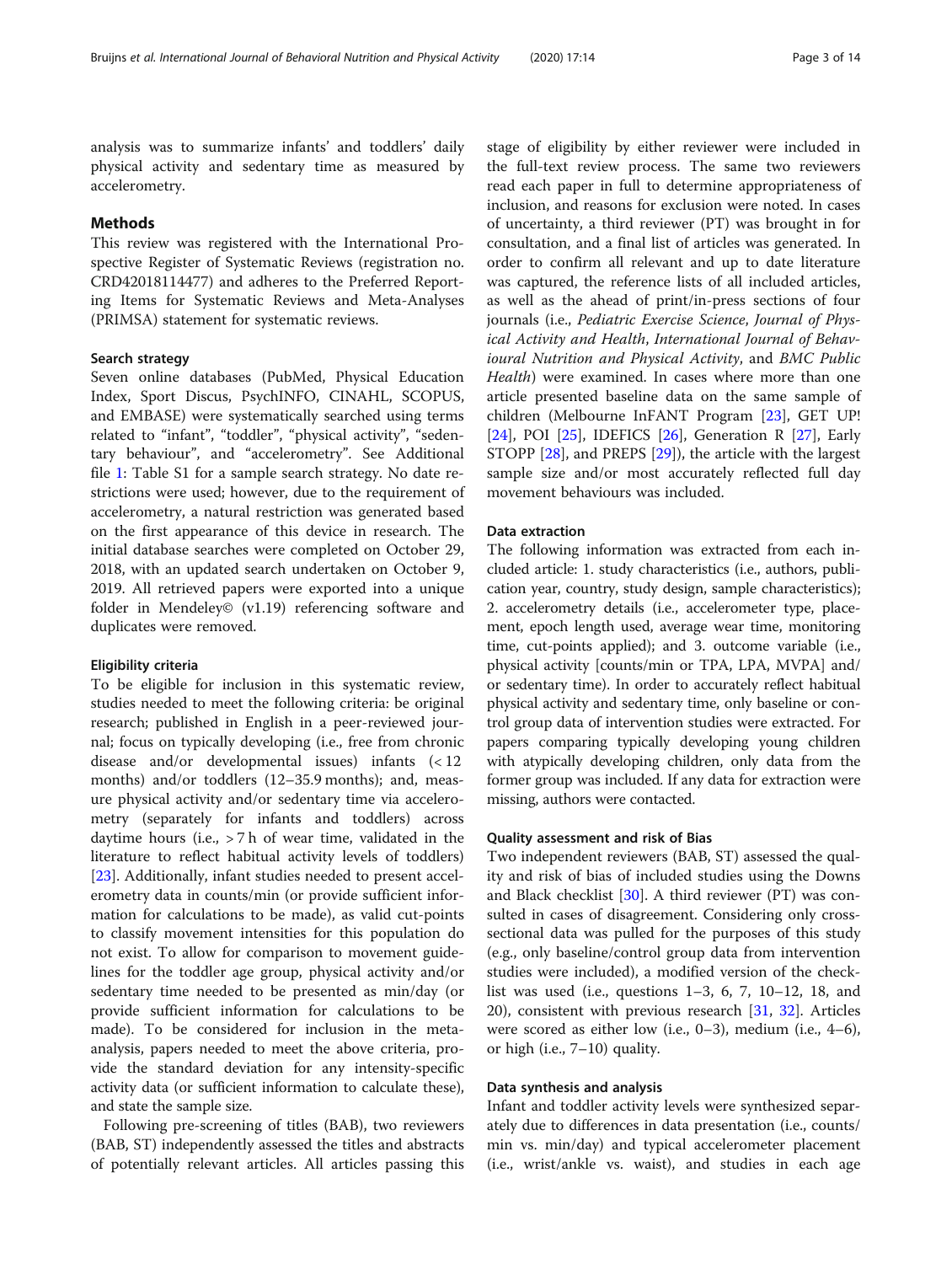category were grouped by country to facilitate intra- and inter-country comparisons. If not already provided, infant physical activity data were converted to counts/min. Given movement intensity cut-points have not yet been developed or validated in infants, sedentary time could not be explored in this cohort. Toddler physical activity (TPA, LPA, and MVPA) and sedentary time data were converted to min/day, using simple calculations (e.g., adding LPA and MVPA to produce TPA). Weighted means were produced for studies not presenting total sample data for the target population (e.g., data for boys and girls were presented separately).

Accelerometer results for toddlers were combined using meta-analytic techniques, on four variables: TPA, LPA, MVPA, and sedentary time. All intensities were measured in minutes. One study [\[33\]](#page-13-0) was excluded from analysis, as it presented interquartile range (IQR) in place of a standard deviation (SD); while it is possible to estimate SD from the IQR (e.g., IQR/1.35), this is generally only possible when the data are normally distributed. Given IQR is typically only presented in lieu of SD when the data are grossly non-normal, no SD was recorded in the data set for this study.

Four moderators were identified for inclusion in the analysis: device (ActiGraph versus Actical), epoch length (15 s or less, or more than 15 s), use of a set of cutpoints validated in the toddler age group (yes or no), and accelerometer placement (ankle, waist, and wrist). In a separate meta-analysis of each of the four outcome variables, we fit a mixed effects model that tested the overall effect of all four moderators using Cochran's Q. The reference conditions chosen within this moderator analysis (for the purposes of describing overall effects) were: 1. studies that used ActiGraph accelerometers; 2. studies with an epoch length of 15 s or less; 3. studies that employed a set of cut-points validated in toddlers for their analysis; and, 4. studies that placed the accelerometer on the waist of the participant. Heterogeneity was estimated using a restricted maximum-likelihood estimator, and the statistical significance of residual heterogeneity was carried out using Cochran's Q-test. Analyses were conducted in R version 3.6.1 [\[34](#page-13-0)], using meta-analytic functions from the metafor package [\[35](#page-13-0)].

#### Results

#### Database searches

The systematic database search identified 4873 records. After removing duplicates, 2845 articles underwent title pre-screening to remove studies that did not focus on typically developing young children. Following title and abstract screening of 236 articles, 215 papers were reviewed for eligibility in full and 22 met the inclusion criteria. Following an update of the search (for articles published after October 29, 2018), 2 additional articles

met the inclusion criteria. Of the 24 included studies, 19 were included in the meta-analysis. See Fig. [1](#page-4-0) for a flow diagram of the identification and screening process, as well as the number of articles excluded per exclusion criterion.

#### Study characteristics and quality of included articles

Studies were conducted in 16 different countries, including 8 in the United States [[36](#page-13-0)–[43](#page-13-0)], 4 in Canada [\[29,](#page-13-0) [44](#page-13-0)–[46](#page-13-0)] and Australia [\[23,](#page-12-0) [24](#page-12-0), [47,](#page-13-0) [48](#page-13-0)], 2 in China [\[28](#page-13-0), [49\]](#page-13-0) and Sweden [[26](#page-12-0), [28](#page-13-0)], and 1 in Belgium [\[26\]](#page-12-0), Estonia [\[26](#page-12-0)], Germany [\[26](#page-12-0)], Hungary [[26\]](#page-12-0), Italy [[26\]](#page-12-0), Malawi [\[50](#page-13-0)], the Netherlands [[27\]](#page-12-0), New Zealand [\[25](#page-12-0)], Spain [\[26](#page-12-0)], Switzerland [[33\]](#page-13-0), and Taiwan [\[51](#page-13-0)] (note that one study was conducted in both China and Sweden [\[28](#page-13-0)] and one study was conducted in Belgium, Estonia, Germany, Hungary, Italy, Spain, and Sweden [[26\]](#page-12-0)). The mean sample size of included studies was 142 children (range  $= 7$  to 568), and all studies were published in 2011 or later (88% since 2015). All studies were of high quality (i.e., a score of 7–10 on the modified checklist); however, this was not established a priori. See Tables [1](#page-5-0) and [2](#page-6-0) for study characteristics and quality ratings for infant and toddler studies, respectively. The full quality rating scores can be found in Additional file [2](#page-12-0): Table S2.

Five studies reported on the physical activity levels of infants and 17 reported on physical activity levels of toddlers. Thirteen studies reported on the daily sedentary time of toddlers. Three brands of accelerometers were used to objectively measure children's movement behaviours: ActiGraph<sup>™</sup> (*n* = 17); Actical<sup>™</sup> (*n* = 5); and, Actiwatch<sup>™</sup> (*n* = 2). The majority (90%) of included studies used waist placement of the accelerometer. Average accelerometer wear time ranged from 8.1 to 24 h per day, with a range of 2 to 8 monitoring days. Epoch lengths varied across studies, with two-thirds using an epoch of 15 s or less (as recommended for activity measurement in infants and toddlers [\[18](#page-12-0), [19](#page-12-0)]). Cut-points were not applied in the infant studies, as they have not yet been validated for this age group. Cut-points used in the toddler studies varied, with Trost et al.'s cut-points [[52](#page-13-0)] most frequently applied  $(n = 11)$ . Five studies  $[25-27, 33, 45]$  $[25-27, 33, 45]$  $[25-27, 33, 45]$  $[25-27, 33, 45]$  $[25-27, 33, 45]$  $[25-27, 33, 45]$  $[25-27, 33, 45]$  $[25-27, 33, 45]$  $[25-27, 33, 45]$ applied cut-points not validated for the toddler age group. See Table [3](#page-8-0) for a summary of accelerometry characteristics.

#### Infants' physical activity

Due to significant heterogeneity in infants' physical activity counts/min ( $p = < .0001$ ), meta-analysis of these data was not appropriate. Infants' mean physical activity level was 1494.4 cpm, and ranged from 78.2 cpm to 2580.5 cpm. Three studies were conducted in North America (Canada [ $n = 1$ ], and United States [ $n = 2$ ]), and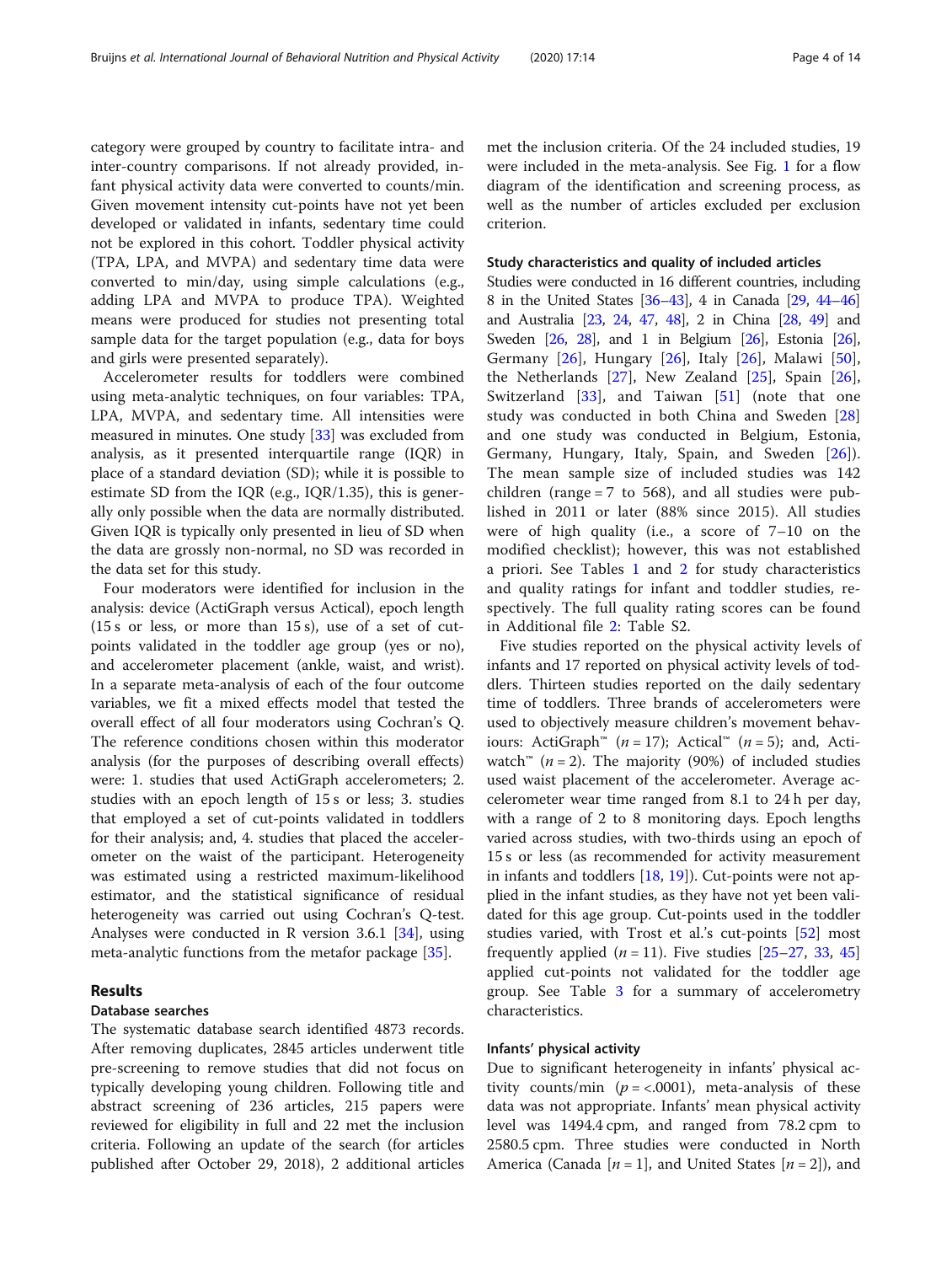<span id="page-4-0"></span>

two studies were conducted in Asia (China  $[n=1]$ , and Taiwan  $[n = 1]$  $[n = 1]$  $[n = 1]$ ). See Table 1 for a summary of infant physical activity data.

#### Toddlers' physical activity and sedentary time

Fifteen studies reported on toddlers' TPA, with estimates ranging from 72.9 to 636.5 min/day. Fourteen studies reported on toddlers' LPA, which ranged from 48.5 to 582.4 min/day. Sixteen studies reported on toddlers' MVPA, and estimates ranged from 6.5 to 89.9 min/day. Across 13 studies, toddlers spent 172.7 to 545.0 min/day engaged in sedentary behaviour. See Table [2](#page-6-0) for estimates of TPA, LPA, MVPA and sedentary time.

Cochran's Q indicated that there was a statistically significant effect associated with the four moderators included within the model, for TPA  $[Q(5) = 30.90,$  $p < .001$ , LPA  $[Q(5) = 31.29, p < .001]$ , and MVPA  $[Q(5) = 26.92, p < .001]$ . After taking into account accelerometer placement, cut-point validity, device type, and epoch length, we found that toddlers engaged in 246.20 min/day (SE = 28.50; 95% CI: 190.34, 302.04) of total PA, 194.10 min/day (SE = 28.76; 95% CI: 137.73, 250.47) of light PA, and 60.16 min/day ( $SE = 5.88$ ; 95% CI: 48.64, 71.69) of moderate-to vigorous-intensity

PA. Toddlers engaged in  $337.04 \text{ min/day}$  (SE = 32.67; 95% CI: 273.01, 401.07) of sedentary time. This information is summarized in Table [4](#page-8-0) and Fig. [2.](#page-9-0)

#### **Discussion**

This was the first systematic review and meta-analysis to explore accelerometry-measured physical activity of infants and toddlers, as well as sedentary time of toddlers, across daytime hours. While infants' daily physical activity remains unclear (due to the complexity of objectively measuring and analyzing infant locomotor activity), toddlers appear to be achieving their recommended 180 min/day of TPA. Given the rapid growth in early years physical activity and sedentary behaviour research, coupled with developments in accelerometry measurement protocols for young children, this synthesis of the literature provides a necessary snapshot of this population's daytime movement behaviours. With increased attention being placed on 24-h movement behaviours globally, this review makes an important contribution to the current literature by providing movement behaviour estimates (of toddlers' physical activity and sedentary time) that can be compared to recommendations within the recently released 24-Hour Movement Guidelines [[11](#page-12-0)].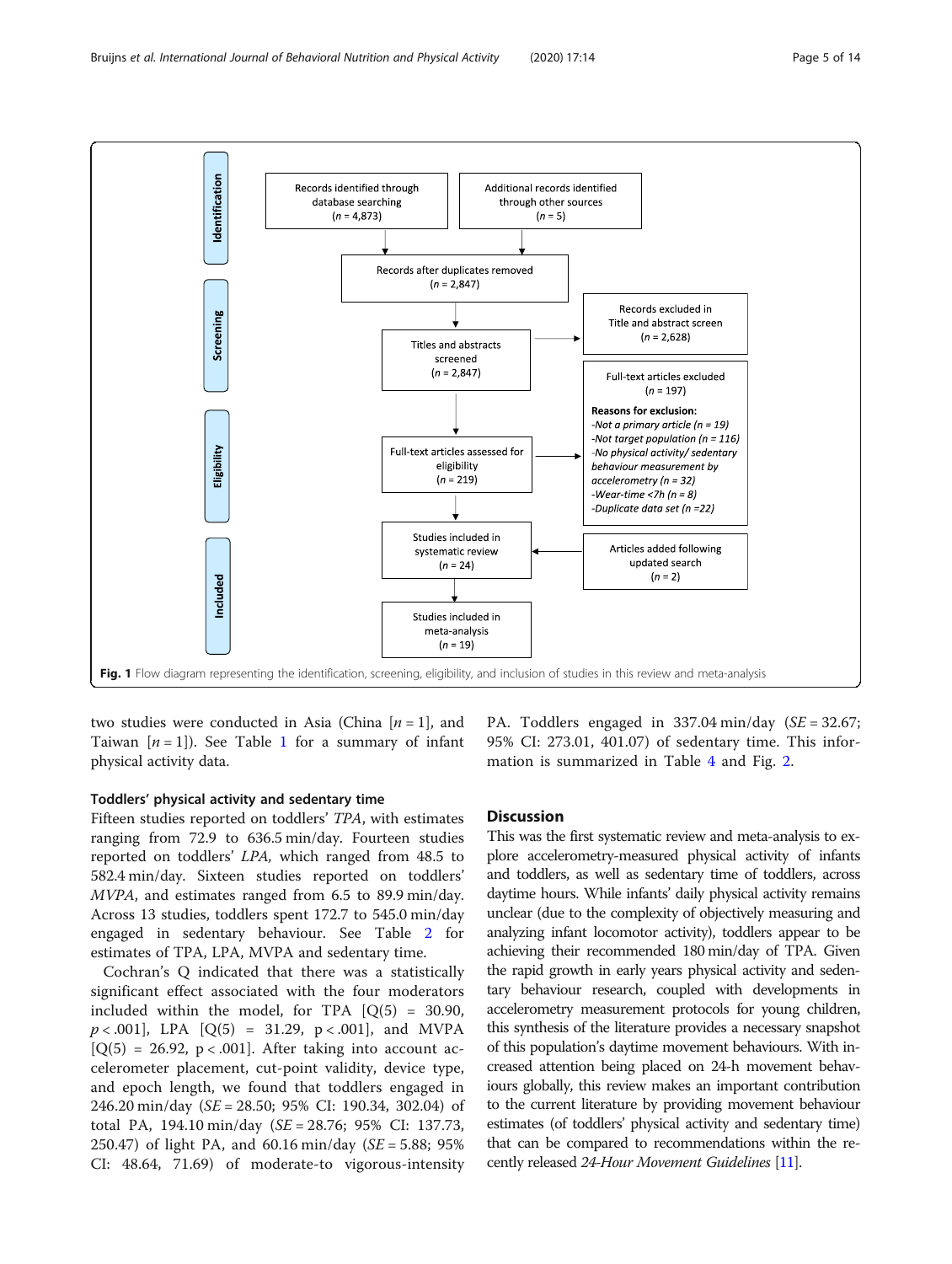<span id="page-5-0"></span>

| Authors (Year)                                      | Study Design               | Age (mo; SD), Range<br>Sample Size, Mean | Average Wear-Time min/day (SD),<br>Non-Wear Criteria                        | Monitoring<br>Time | Accelerometer<br>Type & Epoch<br>Length                                         | Accelerometer<br>Placement | Physical Activity<br>counts/min (SD) | Quality<br>Study |
|-----------------------------------------------------|----------------------------|------------------------------------------|-----------------------------------------------------------------------------|--------------------|---------------------------------------------------------------------------------|----------------------------|--------------------------------------|------------------|
| Canada $(n = 1)$                                    |                            |                                          |                                                                             |                    |                                                                                 |                            |                                      |                  |
| Borkhoff et al. (2015) [45] Cross-sectional N = 20  |                            |                                          | 552 (54), 260 min of consecutive zeros                                      | 12h, 7 days        | Actical, 2-s                                                                    | Waist                      | 78.2 (30.8)                          | $\supseteq$      |
|                                                     |                            | Age = $8.2(1.8), 4-10$                   |                                                                             |                    |                                                                                 |                            |                                      |                  |
| China $(n = 1)$                                     |                            |                                          |                                                                             |                    |                                                                                 |                            |                                      |                  |
| Jia et al. (2018) [49]                              | $Cross-sectional W = 143$  |                                          | NR, NR                                                                      | 14h, 7 days        | ActiGraph GT3X, 60-s Wrist                                                      |                            | 2580.5 (475.7)                       | $\supseteq$      |
|                                                     |                            | $\circ$<br>Age = $9(0.8)$                |                                                                             |                    |                                                                                 |                            |                                      |                  |
| Taiwan $(n = 1)$                                    |                            |                                          |                                                                             |                    |                                                                                 |                            |                                      |                  |
| Wang et al. (2019) [51]                             | $Cross-sectional N = 183$  |                                          | NR, 'Device removal' time replaced with                                     | 24 h, 7 days       | Actiwatch 2, 30-s                                                               | Ankle                      | 432.3 (124.8) <sup>a</sup>           | $\supseteq$      |
|                                                     |                            | $\circ$<br>Age = $6.6(0.4)$              | mean activity counts                                                        |                    |                                                                                 |                            |                                      |                  |
| United States $(n = 2)$                             |                            |                                          |                                                                             |                    |                                                                                 |                            |                                      |                  |
| Tsai et al. (2011) [40]                             | $Cross-sectional$ $N = 22$ |                                          | NR, 'Device removal' replaced with the                                      | 16h, 7 days        | Actiwatch, 30-s                                                                 | Ankle                      | 144.0 (66.0) <sup>a</sup>            | Ò                |
|                                                     |                            | Age = $1.6(0.6), 0.5-2.5$                | adjacent activity counts, external motion<br>time was removed from analysis |                    |                                                                                 |                            |                                      |                  |
| Pitchford et al. (2017) [39] Cross-sectional N = 23 |                            |                                          | 556.2 (157.2), 22 min of consecutive zeros                                  |                    | Daytime, 7 days ActiGraph GT3X, 15-s Ankle and Wrist 17586 (609.6) <sup>a</sup> |                            | $\circ$                              | Ò                |
|                                                     |                            | Age = 6.3 $(3.6)$ , 1-12                 | matching accelerometer logged 'device<br>removal' within a 30-min window    |                    |                                                                                 |                            |                                      |                  |
|                                                     |                            |                                          |                                                                             |                    |                                                                                 |                            |                                      |                  |

**Table 1** Summary Table for Included Studies - Infants  $\langle$ <12mo;  $n = 5$ )<br>Authors (Year)<br>Authors (Year) **Table 1** Summary Table for Included Studies - Infants (<12mo;  $n = 5$ )

MR not reported, mo months; <sup>a</sup>Calculation made to convert to counts/min; <sup>b</sup>Mean of ankle and wrist counts produced NR not reported, mo months; aCalculation made to convert to counts/min; bMean of ankle and wrist counts produced

Ĵ.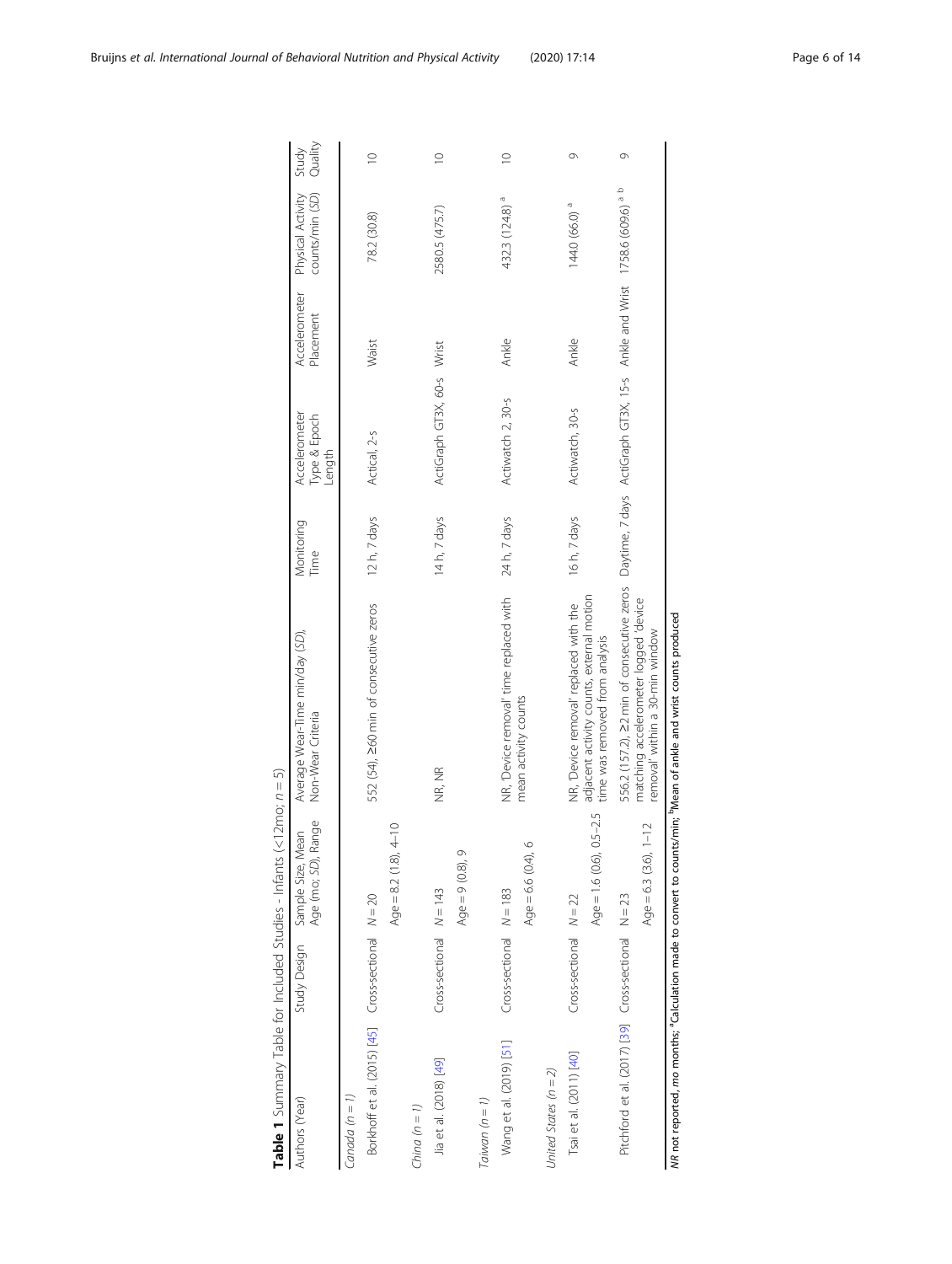<span id="page-6-0"></span>

| Table 2 Summary Table for Included Studies - Toddler |                 |                                           | $(12 - 35.9$ mo; $n = 20$ )<br>S                                                 |                      |                                                |                                |                                                     |                                       |                  |
|------------------------------------------------------|-----------------|-------------------------------------------|----------------------------------------------------------------------------------|----------------------|------------------------------------------------|--------------------------------|-----------------------------------------------------|---------------------------------------|------------------|
| Authors (Year)                                       | Design<br>Study | Age (mo; SD), Range<br>Sample Size, Mean  | Average Wear-Time min/day<br>(SD), Non-Wear Criteria                             | Monitoring Time      | Placement, Epoch Length<br>Accelerometer Type, | Cut-Points                     | Physical Activity<br>min/day (SD)                   | Sedentary Time<br>min/day (SD)        | Study<br>Quality |
| Australia ( $n = 4$ )                                |                 |                                           |                                                                                  |                      |                                                |                                |                                                     |                                       |                  |
| Hnatiuk et al. (2012) [23]                           | Cluster RCT     | Age = 19.1 (2.3), NR<br>$N = 295$         | 586.4 (65.1), 220 min of<br>consecutive zeros                                    | Waking hours, 7 days | ActiGraph GT1M, Waist, 15-s                    | Trost et al.                   | $TPA^{\Phi} = 232.4$ (34.1)<br>$LPA = 184.5 (30.7)$ | €                                     | $\supseteq$      |
|                                                      |                 |                                           |                                                                                  |                      |                                                |                                | $MVPA = 47.9(16.2)$                                 |                                       |                  |
| Hnatiuk et al. (2017) [47]                           | Cross-sectional | $N = 136$                                 | 658.6 (94.8), 220 min of<br>consecutive zeros                                    | Waking hours, 7 days | ActiGraph GT3X, Waist, 15-s                    | Trost et al.                   | $TPA = 303.8$ (53.9)                                | $\widetilde{\Xi}$                     | $\infty$         |
|                                                      |                 | $Age = 32.4 (10.2)$<br>$12 - 36$          |                                                                                  |                      |                                                |                                | $LPA = 228.4 (34.8)$                                |                                       |                  |
|                                                      |                 |                                           |                                                                                  |                      |                                                |                                | MVPA = 75.4 (27.3)                                  |                                       |                  |
| Oftedal et al. (2015) [48]                           | Cohort          | $Age = 26.4(6.0),$<br>$18-36$<br>$N = 20$ | zeros matching accelerometer<br>logged 'device removal'<br>571 (72), Consecutive | Waking hours, 3 days | ActiGraph GT3X, Waist, 5-s                     | Oftedal et al.                 | $\frac{\alpha}{2}$                                  | $279.8$ (28.6) $^\oplus$              | Ò                |
| Santos et al. (2017) [24]                            | <b>RCT</b>      | $N = 202$                                 | 1297.4 (93), Accelerometer                                                       | 24 h, 7 days         | ActiGraph GT3X+, Waist,                        | Trost et al.                   | $TPA = 295.0 (59.0)$                                | 262.8 (60.2)                          | $\supseteq$      |
|                                                      |                 | $Age = 19.7 (4.1),$<br>$12-28$            | (only full 24 h days included<br>logged 'device removal'<br>in analyses)         |                      | $15 - 5$                                       |                                | $MVPA = 57.3 (21.4)$<br>$LPA = 237.7 (44.2)$        |                                       |                  |
| Canada $(n = 4)$                                     |                 |                                           |                                                                                  |                      |                                                |                                |                                                     |                                       |                  |
| Bisson et al. (2018) [44]                            | Cohort          | $N = 255$                                 | 527.1 (174.0), 220 min of                                                        | Waking hours, 7 days | ActiGraph GT3X, Waist, 15-s                    | Trost et al.                   | $TPA = 223.3(80.4)$                                 | $\frac{\alpha}{2}$                    | $\supseteq$      |
|                                                      |                 | $Age = 25.2 (2.4),$<br>NR                 | consecutive zeros                                                                |                      |                                                |                                |                                                     |                                       |                  |
| Borkhoff et al. (2015) [45]                          | Cross-sectional | $N=27$                                    | 582 (48), 260 min of                                                             | 12 h, 7 days         | Actical, Waist, 2-s                            | Adolph et al.                  | $TPA = 193.8 (63.7)$                                | 385.9 (52.4)                          | $\supseteq$      |
|                                                      |                 | $Age = 19.1 (5.3),$<br>$12-30$            | consecutive zeros                                                                |                      |                                                | Wong et al.                    | $LPA = 185.1 (57)$                                  |                                       |                  |
|                                                      |                 |                                           |                                                                                  |                      |                                                |                                | $MVPA = 8.7(12)$                                    |                                       |                  |
| Lee et al. (2017) [29]                               | Cross-sectional | $N = 151$                                 | 618 (84), 220 min of                                                             | Waking hours, 7 days | ActiGraph wGT3X-BT,                            | Trost et al                    | $TPA = 298.9(40.9)$                                 | 316.7 (40.6)                          | G                |
|                                                      |                 | $Age = 19 (1.9),$<br>$12-23$              | consecutive zeros                                                                |                      | Waist, 15-s                                    | $\overline{\sigma}$<br>Pate et | $LPA = 240.2 (29.3)$                                |                                       |                  |
|                                                      |                 |                                           |                                                                                  |                      |                                                |                                | MVPA = 58.7 (18.7)                                  |                                       |                  |
| Vanderloo et al. (2015) [46]                         | Cross-sectional | $N = 40$                                  | 606.8 (38.8), ≥60 min of                                                         | Waking hours, 7 days | Actical, Waist, 15-s                           | Trost et al                    | $TPA^{\Phi} = 107.2$ (33.3)                         | 499.43 (33.3) <sup><sup>0</sup></sup> | $\supseteq$      |
|                                                      |                 | $Age = 25.7 (5.9),$<br>$18-29$            | consecutive zeros                                                                |                      |                                                |                                | $LPA^{\Phi} = 99.0(29.3)$                           |                                       |                  |
|                                                      |                 |                                           |                                                                                  |                      |                                                |                                | $MVPA^{\Phi} = 8.29$ (7.3)                          |                                       |                  |
| China $(n = 1)$                                      |                 |                                           |                                                                                  |                      |                                                |                                |                                                     |                                       |                  |
| Johansson et al. (2016) [28]                         | Cross-sectional | $N = 79$                                  | NR - min 15 h to be valid, NR                                                    | 15 h, 7 days         | ActiGraph GT3X, Wrist, 5-s                     | Johansson et al.               | $TPA^{\Phi} = 235 (83.2)$                           | 545.0 (99.0)                          | $\supseteq$      |
|                                                      |                 | Age = 24.5 (1.6), NR                      |                                                                                  |                      |                                                |                                | $LPA = 195.0 (79.0)$                                |                                       |                  |
|                                                      |                 |                                           |                                                                                  |                      |                                                |                                | MVPA = 40.0 (26.0)                                  |                                       |                  |
| $M$ alawi $(n = 1)$                                  |                 |                                           |                                                                                  |                      |                                                |                                |                                                     |                                       |                  |
| Pulakka et al. (2017) [50]                           | <b>RCT</b>      | $N = 380$                                 | 810, 220 min of consecutive<br>zeros                                             | 15 h, 5 days         | ActiGraph GT3X+, Waist, 15-s                   | Trost et al.                   | $MVPA^{0} = 89.9 (28.4)$                            | 432.5 (66.4) <sup>Ф</sup>             | $\supseteq$      |
|                                                      |                 | Age = 18.1 (0.6), NR                      |                                                                                  |                      |                                                |                                |                                                     |                                       |                  |
| Netherlands $(n = 1)$                                |                 |                                           |                                                                                  |                      |                                                |                                |                                                     |                                       |                  |
| Wijtzes et al. (2013) [27]                           | Cohort          | $N = 347$                                 | 488, 210 min of consecutive                                                      | 24 h, 1 weekday,     | ActiGraph Am-7164, Waist,                      | Sirard et al.                  | $TPA^{0} = 72.9(28.3)$                              | 415.1 (28.3) $^{\oplus}$              | Ò                |
|                                                      |                 | Age = 25.1 (1.1), NR                      | zeros                                                                            | 1 weekend day        | $15 - 5$                                       |                                | $LPA^{\oplus} = 48.5$ (16.1)                        |                                       |                  |

 $MVPA^{\oplus} = 24.4$  (14.6)

 $MVPA^{\oplus} = 24.4 (14.6)$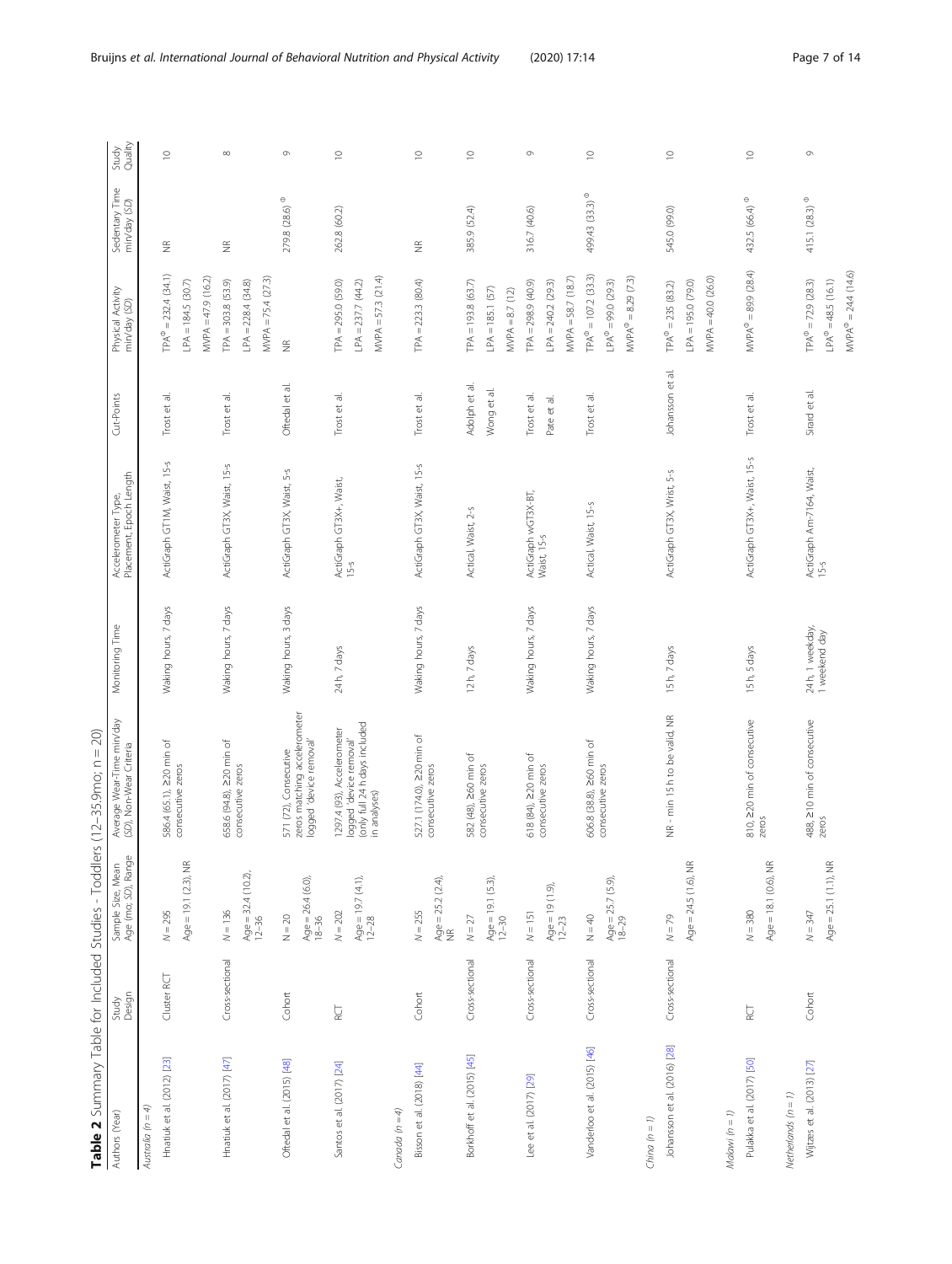| Cross-sectional<br>Cross-sectional<br>RСТ<br>Johansson et al. (2016) [28]<br>Herzig et al. (2017) [33]<br>Taylor et al. (2018) [25]<br>New Zealand $(n = 1)$<br>United States $(n = 6)$<br>Switzerland $(n = 1)$<br>Sweden $(n = 1)$ | $N = 568$                           | (SD), Non-Wear Criteria                                         |                                                                             | Placement, Epoch Length<br>Accelerometer Type,         | Cut-Points                                                          | Physical Activity<br>min/day (SD)                                          | Sedentary Time<br>min/day (SD) | Study<br>Quality |
|--------------------------------------------------------------------------------------------------------------------------------------------------------------------------------------------------------------------------------------|-------------------------------------|-----------------------------------------------------------------|-----------------------------------------------------------------------------|--------------------------------------------------------|---------------------------------------------------------------------|----------------------------------------------------------------------------|--------------------------------|------------------|
|                                                                                                                                                                                                                                      |                                     |                                                                 |                                                                             |                                                        |                                                                     |                                                                            |                                |                  |
|                                                                                                                                                                                                                                      | $Age^6 = 16.7$ (0.3),<br>12-35.9    | NR - min 20 h to be valid,<br>220 min of consecutive zeros      | 24 h, 7 days                                                                | Actical, Waist, 15-s                                   | $\overline{\sigma}$<br>Pfeiffer et al.<br>Adolph et<br>Trost et al. | $TPA^{\Phi} = 228.0(61.4)$<br>$LPA^6 = 221.5(61.0)$<br>$MVPA6 = 6.5 (7.1)$ | $519.8(62.0)$ <sup>5</sup>     | Ò                |
|                                                                                                                                                                                                                                      |                                     |                                                                 |                                                                             |                                                        |                                                                     |                                                                            |                                |                  |
|                                                                                                                                                                                                                                      | Age = $24.4$ (1.2), NR<br>$N = 146$ | NR - min 15 h to be valid, NR                                   | 15h, 7 days                                                                 | ActiGraph GT3X, Wrist, 5-s                             | Johansson et al.                                                    | $TPA^{\oplus} = 334.0$ (40.2)<br>$LPA = 261.0 (49.0)$                      | 445.0 (68.0)                   | $\supseteq$      |
|                                                                                                                                                                                                                                      |                                     |                                                                 |                                                                             |                                                        |                                                                     | MVPA = 73.0 (29.0)                                                         |                                |                  |
|                                                                                                                                                                                                                                      | $N = 19$                            | NR - min 10 h to be valid,                                      | 14h, 8 days                                                                 | ActiGraph wGT3X, Waist, 30-s                           | Butte et al.                                                        | $MVPA = 54.8$ (NR)                                                         | $\widetilde{\Xi}$              | $\infty$         |
|                                                                                                                                                                                                                                      | $Age = 33.6$ (NR),<br>$31.2 - 34.8$ | 220 min of consecutive zeros                                    |                                                                             |                                                        |                                                                     |                                                                            |                                |                  |
|                                                                                                                                                                                                                                      |                                     |                                                                 |                                                                             |                                                        |                                                                     |                                                                            |                                |                  |
| Cross-sectional<br>Armstrong et al. (2018) [36]                                                                                                                                                                                      | $N = 195$                           | NR - min 24 h to be valid, NR                                   | 24 h, 7 days                                                                | Actical, Ankle, 60-s                                   | Hager et al.                                                        | $\widetilde{\Xi}$                                                          | 172.7 (39.6)                   | $\supseteq$      |
|                                                                                                                                                                                                                                      | $Age = 20.3 (5.6)$<br>$12 - 32$     |                                                                 |                                                                             |                                                        |                                                                     |                                                                            |                                |                  |
| Cross-sectional<br>Dlugonski et al. (2017) [37]                                                                                                                                                                                      | $\overline{z}$                      | 672.4 (74), Accelerometer<br>logged 'device removal'            | Waking hours, 7 days                                                        | ActiGraph GT3X, Waist, 60-s                            | Trost et al.                                                        | $TPA^{\Phi} = 294.2$ (64.9)                                                | $\frac{\alpha}{2}$             | $\circ$          |
|                                                                                                                                                                                                                                      | $Age = NR, 12.0 - 35.9$             |                                                                 |                                                                             |                                                        |                                                                     | $LPA = 257.4(61.3)$                                                        |                                |                  |
|                                                                                                                                                                                                                                      |                                     |                                                                 |                                                                             |                                                        |                                                                     | $MVPA = 36.8 (21.3)$                                                       |                                |                  |
| Cross-sectional<br>Hager et al. (2016) [38]                                                                                                                                                                                          | $N = 191$                           | NR - min 24 h to be valid, NR                                   | 24 h, 7 days                                                                | Actical, Ankle, 60-s                                   | Hager et al.                                                        | $TPA^{\Phi} = 636.5 (96.4)$                                                | $\widetilde{\Xi}$              | $\circ$          |
|                                                                                                                                                                                                                                      | $Age = 20.1 (NR),$<br>$12-32$       |                                                                 |                                                                             |                                                        |                                                                     | $LPA = 582.4 (87.5)$                                                       |                                |                  |
|                                                                                                                                                                                                                                      |                                     |                                                                 |                                                                             |                                                        |                                                                     | MVPA = 54.1 (40.4)                                                         |                                |                  |
| Cross-sectional<br>Hauck & Kim (2019) [41]                                                                                                                                                                                           | Age = NR, 18-24<br>$N = 35$         | 503.8 (146.4) <sup>6</sup> , 220 min of<br>consecutive zeros    | At least 3h, at least<br>monitoring days <sup>6</sup> )<br>3 days (avg. 6.0 | ActiGraph GT3X<br>Waist, 15-s                          | Trost et al                                                         | $\widetilde{\Xi}$                                                          | 348.0 (95.3) <sup>6</sup>      | $\supseteq$      |
| Cross-sectional<br>Kwon et al. (2019) [42]                                                                                                                                                                                           | $N = 19$                            | 499.0 <sup>ª</sup> (NR), Accelerometer                          | Waking hours, at least                                                      | ActiGraph GT3X                                         | Trost et al.                                                        | $TPA^{\Phi} = 208.0$ (30.0)                                                | $\widetilde{\Xi}$              | $\supseteq$      |
|                                                                                                                                                                                                                                      | Age = $NR, 12-35$                   | logged 'device removal'<br>and 2 20 min of consecutive<br>zeros | 4 days (1 weekend day)                                                      | Waist, 15-s                                            |                                                                     | $MVPA = 47.0(15.0)$<br>$LPA = 161.0 (26.0)$                                |                                |                  |
| Cross-sectional<br>McCullough et al. (2018) [43]                                                                                                                                                                                     | Age = 29 (4), $24-35$<br>$N = 65$   | 606 (78), 220 min of<br>consecutive zeros                       | Waking hours, 7 days                                                        | ActiGraph, Waist, 15-s                                 | Trost et al.                                                        | $LPA^{\oplus} = 232.4$ (53.4)<br>$TPA = 293.7(60.1)$                       | 312.6(61.3)                    | $\supseteq$      |
|                                                                                                                                                                                                                                      |                                     |                                                                 |                                                                             |                                                        |                                                                     | $MVPA = 61.3 (27.6)$                                                       |                                |                  |
| Other - Europe (Multi-Country: Italy, Estonia, Belgium, Sweden, Germany, Hungary, Spain; n = 1)                                                                                                                                      |                                     |                                                                 |                                                                             |                                                        |                                                                     |                                                                            |                                |                  |
| Cohort<br>Konstabel et al. (2014) [26]                                                                                                                                                                                               | Age = NR, 24-35.9<br>$N = 131$      | 740 (100), 220 min of<br>consecutive zeros                      | 3 days (1 weekend day)<br>Waking hours, at least                            | ActiGraph (GT1M, ActiTrainer),<br>Waist, 15-s and 60-s | Evenson et al.                                                      | $LPA^6 = 411.8(58.9)$<br>$TPA^6 = 435.8$ (60.3)                            | 239.2 (68.8) $^{\rm 6}$        | $\circ$          |
|                                                                                                                                                                                                                                      |                                     |                                                                 |                                                                             |                                                        |                                                                     | $MVPA^6 = 24.0 (13.1)$                                                     |                                |                  |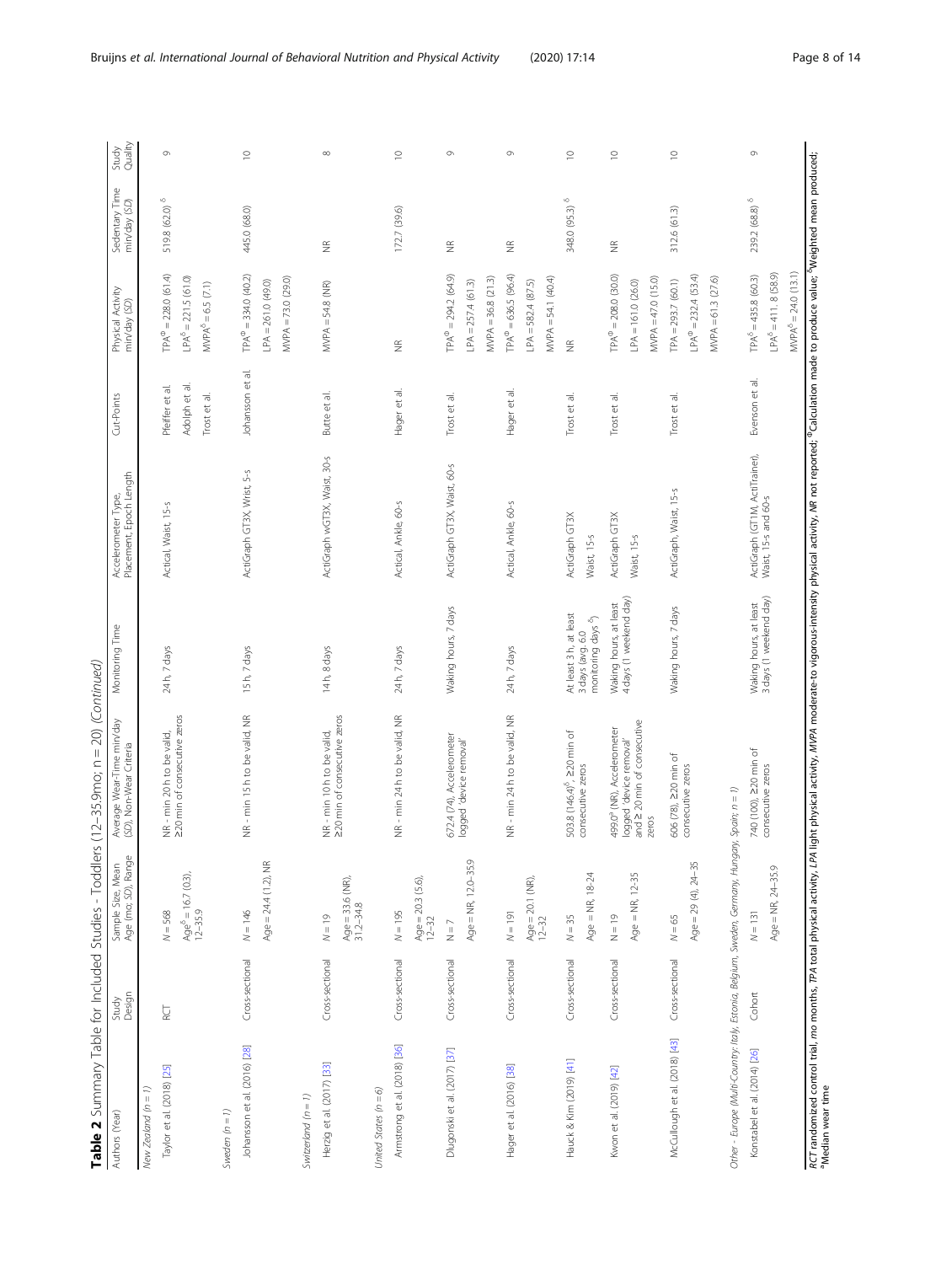<sup>a</sup>Cut-points were applied in toddler studies only  $(n = 20)$ 

#### Infants' movement Behaviours

With the lack of existing validated cut-points for infants, activity data were summarized in counts/min to allow for direct comparison across studies. Even in this raw form, heterogeneity in physical activity levels remained evident. The lower accelerometer counts produced by Borkhoff et al. [[45\]](#page-13-0), Tsai et al. [\[40\]](#page-13-0), and Wang et al. [[51](#page-13-0)] activity counts than the ActiGraph<sup>™</sup> [\[53](#page-13-0), [54](#page-13-0)] (as used by Jia et al. [[49\]](#page-13-0) and Pitchford et al. [\[39](#page-13-0)]). Further, Borkhoff and colleagues' [[45](#page-13-0)] low activity counts were likely affected by their use of waist placement of the accelerometer, which cannot capture limb movement by infants who are unable to walk. As noted by Pitchford and colleagues [[39\]](#page-13-0), accelerometer placement on the wrist and/ or ankle is critical to capture this limb movement; however, activity recording at these two locations significantly differs. In this reliability study [\[39\]](#page-13-0), activity counts were higher when recorded at the wrist compared to the ankle; in the present review, the study by Jia et al. [[49](#page-13-0)] used only wrist accelerometer placement and produced the highest counts/min rate, whereas Tsai et al. [[40](#page-13-0)] used only ankle accelerometer placement and produced the second lowest counts/min rate. Ricardo and colleagues [\[55\]](#page-13-0) recently developed a protocol for wrist and ankle accelerometer use in infants, and found that 2 and 3 days of measurement were needed at these locations to capture physical activity levels, respectively. However, it should be noted that Tsai and colleagues [[40\]](#page-13-0) used a sample population of 2- to 10-week-old infants, while the remainder of the infant studies used samples ranging from 1- to 12-month-old infants. As such, age may have been a factor influencing this outcome, as daily activity levels increase across the first year of life as infant sleep-wake cycles regulate [[56\]](#page-13-0) and motor development progresses [[57](#page-13-0)]. Additionally, infant studies adopted a variety of epoch lengths (2 s [[45\]](#page-13-0), 15 s [[39](#page-13-0)], 30s [[40](#page-13-0), [51](#page-13-0)], and 60s [\[49](#page-13-0)]), which is a known contributing factor to variability in activity measurement in older cohorts [\[19,](#page-12-0) [20](#page-12-0)]. Future research is needed to manage the difficulties encountered when using accelerometry in this young population.

may have been influenced by their use of the Actical™ and Actiwatch™ devices, which typically produce lower

#### Toddlers' movement behaviours

Toddlers' physical activity levels were more easily interpreted, with available cut-points allowing for meaningful translation of activity data. In general, toddlers reported to be exceeding the TPA recommendation of 180 min/ day. While this is encouraging, the majority of study populations  $({\sim}75%)$  reported MVPA estimates below the recommended 60 min/day of MVPA children should



|                | n    | # studies | Estimate (min/day) | SE    | 95% CI           |
|----------------|------|-----------|--------------------|-------|------------------|
| Sedentary Time | 2351 |           | 337.04             | 32.67 | 273.01 to 401.07 |
| <b>LPA</b>     | 2404 |           | 194.10             | 28.76 | 137.73 to 250.47 |
| <b>MVPA</b>    | 2784 |           | 60.16              | 5.88  | 48.64 to 71.69   |
| <b>TPA</b>     | 2659 |           | 246.19             | 28.50 | 190.34 to 302.04 |

SE standard error, CI confidence interval, LPA light physical activity, MVPA moderate-to vigorous-intensity physical activity, TPA total physical activity

<span id="page-8-0"></span>Table 3 Summary of Accelerometer Characteristics of Included  $Studice (n - 24)$ 

| Accelerometer Characteristic    | Number of Studies |
|---------------------------------|-------------------|
| Model                           |                   |
| ActiGraph                       | 17                |
| Actical                         | 5                 |
| Actiwatch                       | $\overline{2}$    |
| Epoch Length                    |                   |
| 5-s or less                     | 3                 |
| $15 - s$                        | 13                |
| $30 - s$                        | 3                 |
| $60 - s$                        | 5                 |
| Average Wear-Time               |                   |
| 7-9.9h                          | 8                 |
| $10 - 15h$                      | $\overline{7}$    |
| >15h                            | 1                 |
| Not reported                    | 8                 |
| Number of Monitoring Days       |                   |
| 3 or less                       | 3                 |
| $4 - 6$                         | 3                 |
| 7 or more                       | 18                |
| Cut-Points Applied <sup>a</sup> |                   |
| Trost et al.                    | 11                |
| Oftedal et al.                  | 1                 |
| Adolph et al.                   | 1                 |
| Johansson et al.                | 1                 |
| Sirard et al.                   | 1                 |
| Butte et al.                    | 1                 |
| Hager et al.                    | $\overline{2}$    |
| Evenson et al.                  | 1                 |
| Multiple                        | 1                 |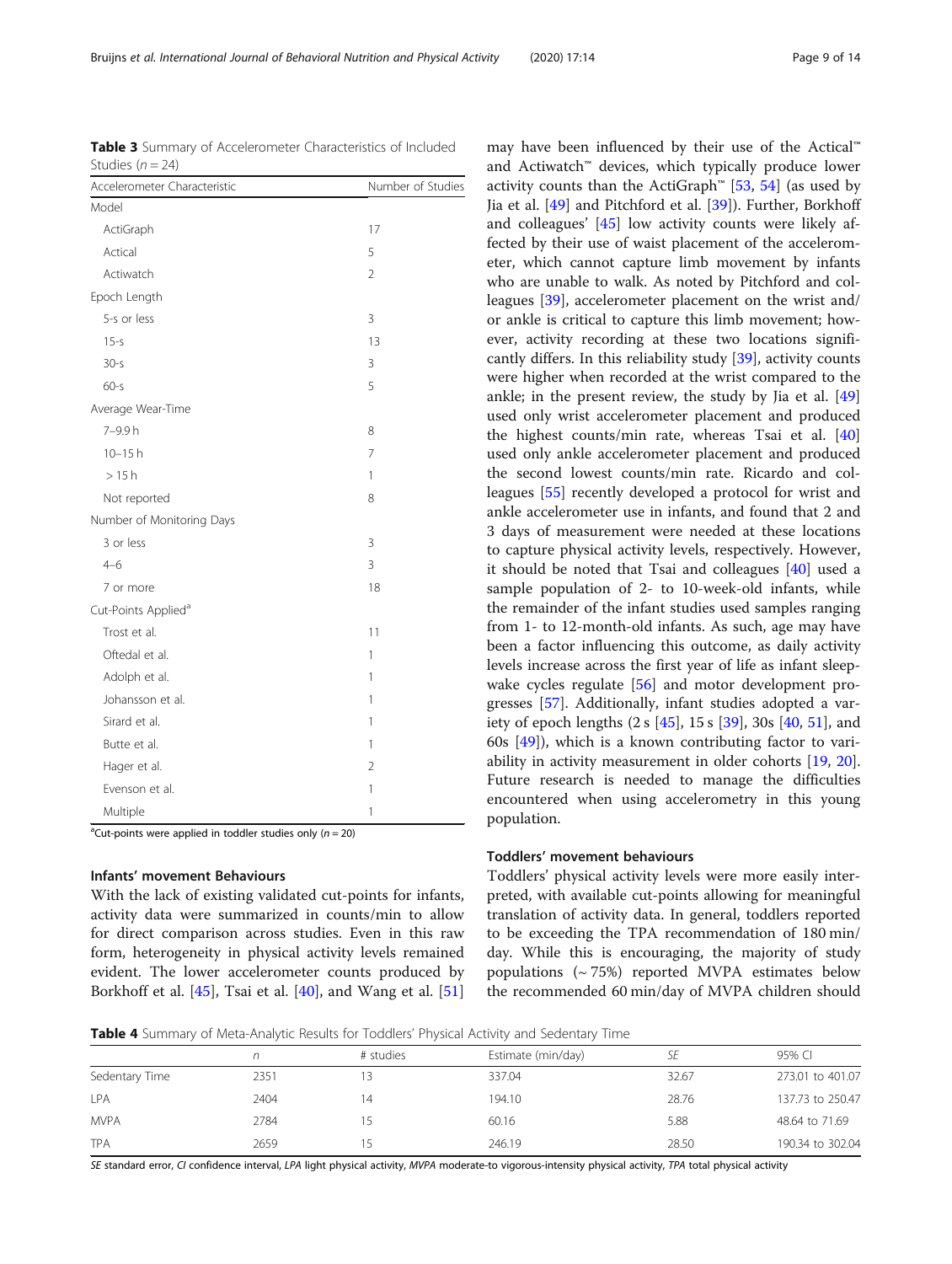<span id="page-9-0"></span>

engage in by the age of  $3 \vert 11$ . Considering research has shown that young children's activity levels begin declining as early as 3 years of age [\[58](#page-13-0)], there is room for improvement for toddlers to get set on the right trajectory. While LPA does produce many important health benefits for this young cohort, such as improved cardiometabolic health [\[7](#page-12-0)], engaging in MVPA presents health benefits over and above what LPA can provide. Such benefits include increased motor competence [[59](#page-13-0)], improved bone health [[60](#page-13-0)], and enhanced cognitive development [\[5](#page-12-0)]. As such, evidence suggests that in order to produce more favourable movement profiles of young children, replacing sedentary time with LPA, and LPA with MVPA, would provide substantial health benefits [[61\]](#page-13-0). Specifically, in toddlers, who may not be able to maintain high intensity activity for long durations [[62](#page-13-0), [63\]](#page-13-0), MVPA can also be introduced intermittently to break up bouts of sedentary behaviour; this may help mitigate the detrimental effects that long, uninterrupted bouts of sedentary time can have on children [[64\]](#page-13-0).

Despite adequate levels of TPA being reported among toddlers, sedentary time remained high. During waking hours, this was the most prevalent movement behaviour; as such, particular attention should be placed on whether sedentary bouts and activities (unable to be assessed in this review) are in line with recommendations for toddlers (i.e., < 1 h bouts of sedentary time, no screen time < 2 years, and engaging in developmentally appropriate sedentary pursuits [e.g., reading, drawing, etc.]  $[11]$  $[11]$ ). Two of the included studies explored toddlers' sedentary bouts in comparison to recommendations. Santos et al. [\[24](#page-12-0)] reported that in a sample of 202 Australian toddlers, no children engaged sedentary bouts lasting longer than 1 h, whereas Lee et al. [\[29](#page-13-0)] reported that only 34% of their sample of 151 Canadian toddlers met this requirement. Important to note, however, is that in the former study  $[24]$  $[24]$  $[24]$ , sedentary bouts were measured by accelerometry, while the latter study [[29\]](#page-13-0) relied on parent-report data. Additionally, 4 studies in this review reported on toddlers' screen-viewing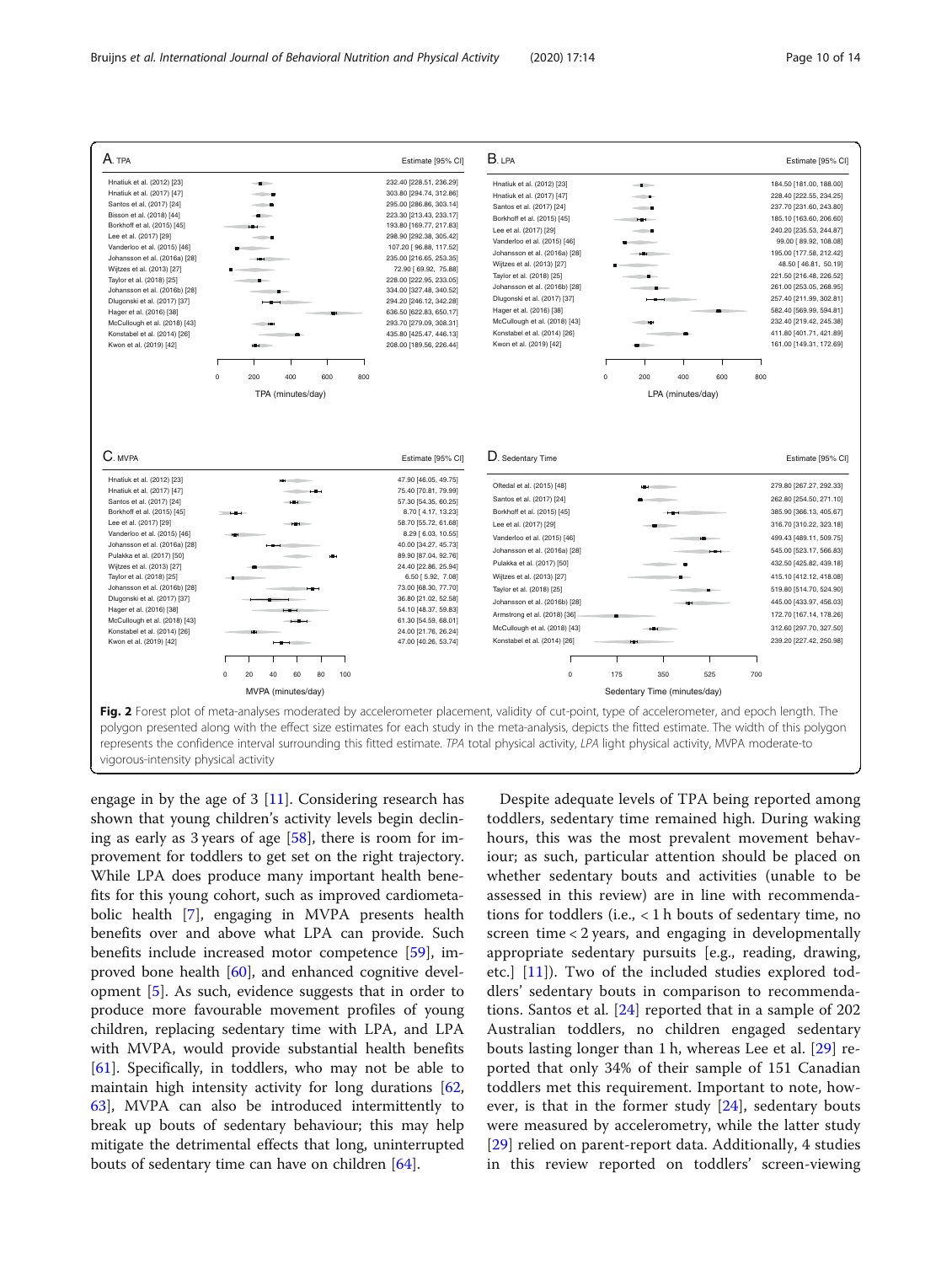behaviours [[24](#page-12-0), [27](#page-12-0), [29](#page-13-0), [46\]](#page-13-0). For toddlers less than 2 years of age, no screen-viewing is recommended; however, only 11.4% of Australian toddlers [[24](#page-12-0)], and 15.2% [[29](#page-13-0)] and 20.5% [\[46\]](#page-13-0) of Canadian toddlers, met this screen time recommendation. Further, while less than 1 h of screen-viewing is recommended for toddlers over 2 years, approximately 14.2% of Dutch toddlers  $(n = 334)$  [[27](#page-12-0)] and 68.0% of Canadian toddlers ( $n = 40$ ) [[46](#page-13-0)] met this guideline. While studies included in this review did not report on other sedentary behaviours that may be beneficial to toddlers' achievement of developmental milestones (e.g., storytelling, circle time, reading) [\[65\]](#page-13-0), the low prevalence of toddlers meeting their respective screen time recommendations is worrisome, as screen-viewing is associated with additional health concerns independent from sedentary time (e.g., irritable sleep, decreased cognitive and psychosocial health) [\[9](#page-12-0)], and this behaviour has been shown to track into later childhood and adolescence [\[66\]](#page-13-0). In light of the detrimental effects of screen-viewing in the early years [[9](#page-12-0)], as well as the combined effect of movement behaviours on health markers [\[67\]](#page-13-0), efforts should be made to reduce the amount of screen-based sedentary time that toddlers engage in daily.

#### Methodological considerations

As is often the case with accelerometry-measured physical activity and sedentary time, methodological characteristics of the individual studies, such as cut-points applied, device type and placement, epoch length, and accelerometer wear time, can profoundly affect movement behaviour estimates in young children [\[18,](#page-12-0) [53](#page-13-0)]. Although cut-points in toddlers have only recently been validated (i.e., using the ActiGraph™ device) [[52\]](#page-13-0), the use of cut-points not validated in toddlers to reduce accelerometry data in this population remains problematic. In the present study, this was typically in cases where a wider age range of young children participated in the study (e.g., 0.3–5.8 years  $[45]$  $[45]$  $[45]$ , 1–5 years  $[25]$  $[25]$ , 2–6 years [[33\]](#page-13-0), and  $2-10$  years  $[26]$  $[26]$ ). Choice of cut-points is critical, as the ActiGraph™ counts/15 s cut-point for MVPA in toddlers ( $>$  418 counts/15 s [[52\]](#page-13-0)) has a lower threshold than that of Evenson et al. [\[68](#page-13-0)] and Sirard et al. [\[69](#page-13-0)] at > 574 and > 891 counts/15 s, respectively, which would result in more MVPA reported. In early years research where movement patterns change and develop substantially [[18](#page-12-0)], a universal set of cut-points within a validated measurement protocol in toddlers would aid in producing more accurate movement behaviour estimates and ease comparability across studies.

In addition to cut-points applied, the accelerometer device type and placement also influences toddlers' movement behaviour estimates. While validation work regarding device placement is limited in the toddler age group, waist placement provides the most precise estimates of young children's full body movement (as compared to other wear locations [ankle, wrist, back]) and is most commonly used among this cohort [\[18](#page-12-0)]. Of note, Hager et al. (2016) and Armstrong et al. (2018) used ankle accelerometer placement, and reported physical activity estimates considerably higher, and sedentary time estimates considerably lower, than the remaining studies. Further, device type has also been noted to influence movement behaviour estimates; Vanderloo and colleagues [\[53\]](#page-13-0) found that when comparing the Actical™ and ActiGraph<sup>™</sup> in a sample of preschoolers ( $n = 23$ ); the ActiGraph™ reported 6.6 more min/hour of MVPA than the Actical™. This hourly discrepancy would result in substantial variation in MVPA across an entire day; as evidenced by the present review, the 3 lowest MVPA rates reported (i.e., 6.5 [[25](#page-12-0)], 8.3 [[46\]](#page-13-0), and 8.5 [[45\]](#page-13-0) min/ day) were all from studies using the Actical™ device. While these rates may have also been a function of the epoch length used and intensity cut-points applied, interpreting physical activity data from studies using different devices and wear locations remains a challenge that needs to be addressed [[53\]](#page-13-0).

Particular attention should be paid to the selection of epoch length, and accelerometer wear time, when designing future study protocols. Colley and colleagues [[20\]](#page-12-0) compared 15 s and 60s epoch lengths in a sample of 3- to 5-year-old children and found that applying a 15 s epoch resulted in less TPA  $(-64.9)$ min/day) and LPA (−69.5 min/day), and more sedentary time  $(+77.4 \text{ min/day})$ , than when a 60s epoch was applied. While an optimal epoch length for measuring toddlers' movement behaviours via accelerometry has not yet been determined, future research in toddlers is needed to examine if a 15 s epoch (recommended for the preschooler cohort) is short enough to accurately capture the sporadic movements of young children [\[18](#page-12-0)]. Further, with the majority of studies conducted in this population reporting movement behaviour data as min/day (which is helpful when making comparisons to movement behaviour guidelines globally), accelerometer wear time can play a crucial role when activity data is not presented as a function of wear time. For example, the study from this review with the lowest average wear time (i.e., 8.1 h/day [\[27](#page-12-0)]) reported TPA levels of toddlers to be 228 min/day, whereas the study with the highest wear time (i.e.,  $24 h/day$   $[38]$  $[38]$ ) reported a TPA rate of 636.5 min/day. With the increasing focus on 24-h movement behaviours, future research in this population would benefit from a 24-h accelerometer wear time criterion within its measurement protocol, as wear time can largely influence full-day physical activity and sedentary behaviour estimates and interpretations of whether these young children are meeting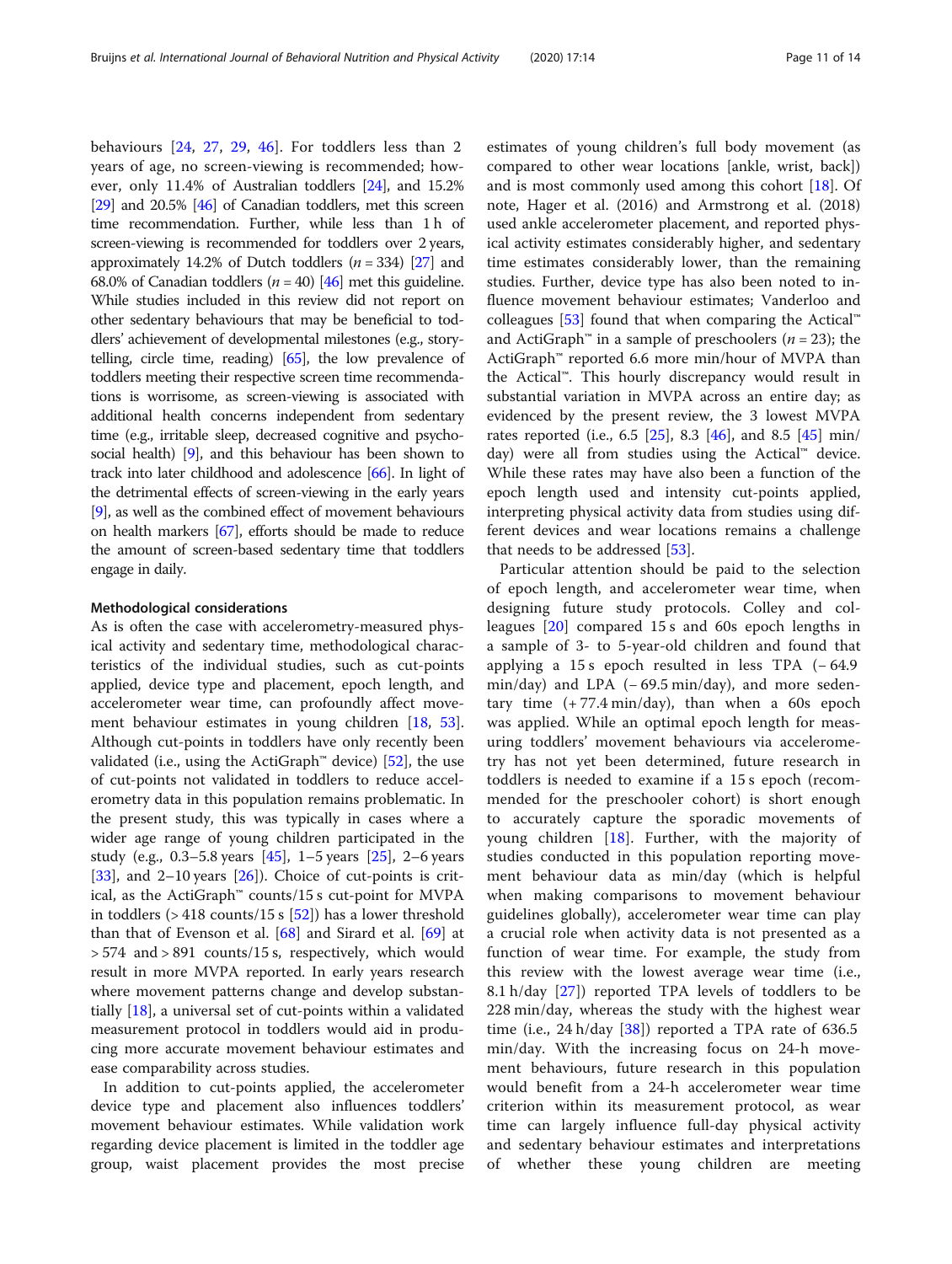guidelines. While compliance to this protocol may pose a challenge with this young population, Santos and colleagues [[24\]](#page-12-0) reported that 81.6% of their sample of 202 toddlers had at least 3 days of valid 24-h data.

#### Limitations

Firstly, only English-language articles were included in this review, thus potentially limiting the representation of infant and toddler samples from non-English speaking countries. Secondly, as accelerometer use among this young cohort is in its infancy, variability in accelerometer models, sampling intervals, and protocols was evident. Further, not all included toddler studies applied activity intensity cut-points validated in the sample population. This reduced comparability among studies and, as such, true estimates of young children's movement behaviours may not be reflected. Finally, while all studies included in this review were of high quality, the measurement tool adopted for this review was unable to capture reporting and internal validity characteristics associated with accelerometer protocols. While some studies have created unique quality assessment protocols for their review [\[21\]](#page-12-0), development and validation of a quality assessment tool for physical activity and sedentary behaviour measurement would greatly benefit this field of research.

#### Future research efforts and directions

Infants' and toddlers' movement behaviours as measured by accelerometry remain understudied; however, research in this area is rapidly growing. With regard to infants' physical activity, recent advancements in accelerometry protocols are promising [\[39](#page-13-0), [55](#page-13-0)]; however, more research is still needed to address external motion recognition (e.g., infants being carried), and appropriate epoch length. Further, infant-specific cut-points that can detect non-ambulatory movement would aid in the interpretation of infants' movement behaviours; in particular, this would aid in the detection of prolonged sedentary bouts while awake. With regard to tummy time, recent work by Hewitt and colleagues [[70\]](#page-13-0) has demonstrated the potential use of accelerometers to detect prone position in infants, which shows promise for objectively determining if infants are meeting the 30 min daily recommendation. The authors suggest more research involving the assessment of infants' physical exertion while prone is needed in order to elucidate the health benefits of tummy time [\[70](#page-13-0)].

While research regarding toddlers' movement behaviours is growing, toddlers are still being included in preschooler analyses in many studies [\[71](#page-13-0), [72\]](#page-13-0). While this is often a function of how different jurisdictions define the toddler and preschooler age groups (e.g., preschooler

classrooms in childcare centres may start at 24 months), physical activity researchers should aim to report agespecific data for more accurate comparison to guidelines. Further, more consistent accelerometer protocols (including wear time, monitoring time, device type and placement, epoch length, cut-points applied, and treatment of naps throughout the day) would aid in interpreting estimates across studies. It would also be beneficial to study 24-h movement behaviours globally to determine if the interaction among sleep, sedentary behaviour, LPA, and MVPA differs by region with regard to proportional estimates, as well as the effects of movement profiles on health markers. Additionally, contextual information regarding the types of sedentary activities toddlers engage in would help with the interpretation of sedentary time estimates, as some sedentary behaviours offer more educational value than others. Moreover, it would be beneficial to explore the childcare environment as a platform for intervention within this population, as childcare centre characteristics have consistently been associated with physical activity rates in preschoolers [[73\]](#page-13-0). Education and promotion of the 24-h movement guidelines among parents, guardians, pediatricians, and early childhood educators may benefit young children in developing and maintaining healthy movement profiles.

#### Conclusion

As the first systematic review and meta-analysis to summarize infants' and toddlers' accelerometrymeasured physical activity and sedentary time, this study contributes greatly to the growing area of movement behaviour research in young children (< 3 years) and is timely with the recent release of 24-h movement guidelines in Canada [[11\]](#page-12-0), Australia [[12](#page-12-0)], and New Zealand [[13](#page-12-0)]. Due to the limited studies conducted in infants, physical activity estimates were difficult to ascertain. Further, without validated cut-points for this age group, these results cannot be meaningfully translated into daily rates. In general, toddlers seem to be exceeding their TPA recommendation of 180 min/day; however, the majority of studies reported MVPA estimates below the 60 min/day recommendation for the preschooler cohort, representing an area for improvement. Additionally, a substantial proportion of toddlers' waking hours were spent in sedentary behaviour. Considering the substantial variability within accelerometer protocols among included studies (e.g., epoch length, device type and placement, and cut-points applied), more consistent and valid protocols for accelerometry-based measurement of toddlers' movement behaviours should be developed and adopted globally in order to produce more precise estimates that can be compared across studies.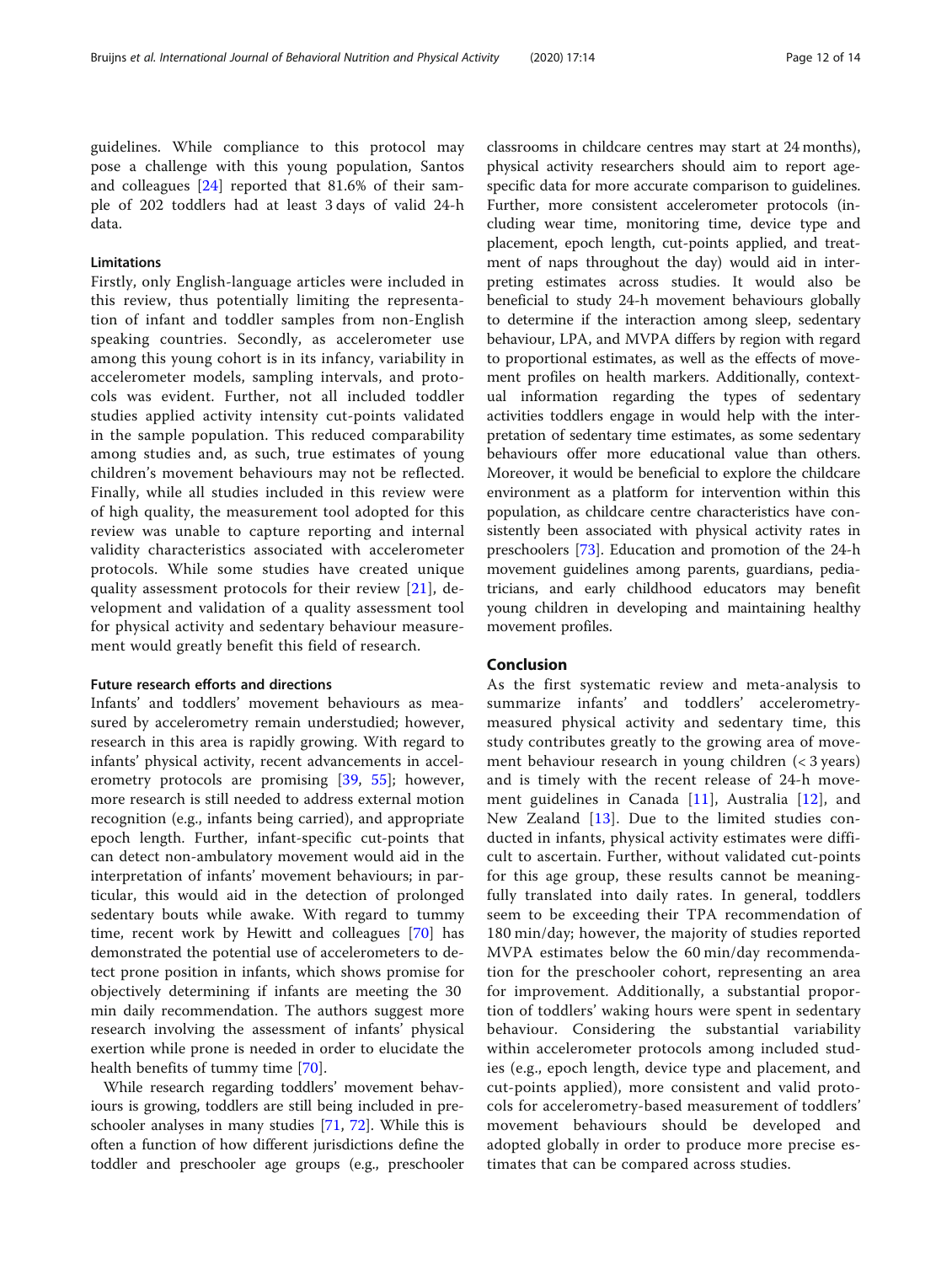<span id="page-12-0"></span>Supplementary information accompanies this paper at [https://doi.org/10.](https://doi.org/10.1186/s12966-020-0912-4) [1186/s12966-020-0912-4.](https://doi.org/10.1186/s12966-020-0912-4)

#### Additional file 1: Table S1. Sample Search Strategy (EMBASE).

Additional file 2: Table S2. Quality Assessment for Included Studies  $(n = 24)$ 

#### Abbreviations

IQR: Interquartile range; LPA: Light physical activity; MVPA: Moderate-to vigorous-intensity physical activity; SD: Standard deviation; TPA: Total physical activity

#### Acknowledgements

BAB and ST were funded by an Ontario Graduate Scholarship (2018-19; 2019- 20). PT holds an Ontario Ministry of Research and Innovation Early Researcher Award.

#### Authors' contributions

BAB and PT were responsible for study inception. BAB conducted all database searches. BAB and ST were responsible for screening of articles, data extraction, and quality assessment. AMJ was responsible for metaanalysis of the data. BAB led manuscript writing while all authors provided substantive feedback. All authors read and approved the final manuscript.

#### Funding

There is no funding to declare for this study.

#### Availability of data and materials

The dataset generated and analyzed during the present study is available from the corresponding author upon reasonable request.

#### Ethics approval and consent to participate

This study did not require ethical approval.

#### Consent for publication

Not applicable.

#### Competing interests

The authors declare that they have no competing interests.

#### Author details

<sup>1</sup> Health and Rehabilitation Sciences Program, Faculty of Health Sciences, University of Western Ontario, London, Ontario, Canada. <sup>2</sup>School of Health Studies, Faculty of Health Sciences, University of Western Ontario, London, Ontario, Canada. <sup>3</sup>Department of Geography, Faculty of Social Sciences, University of Western Ontario, London, Ontario, Canada. <sup>4</sup>School of Occupational Therapy, Faculty of Health Sciences, University of Western Ontario, 1201 Western Road, Elborn College, Room 2547, London, ON N6G 1H1, Canada.

#### Received: 13 August 2019 Accepted: 12 January 2020 Published online: 07 February 2020

#### References

- 1. Reilly JJ, Jackson DM, Montgomery C, Kelly LA, Slater C, Grant S, et al. Total energy expenditure and physical activity in young Scottish children: mixed longitudinal study. Lancet. 2004;363(9404):211–2.
- 2. Jones RA, Hinkley T, Okely AD, Salmon J. Tracking physical activity and sedentary behaviour in childhood: a systematic review. Am J Prev Med. 2013;44. [https://doi.org/10.1016/j.amepre.2013.03.001.](https://doi.org/10.1016/j.amepre.2013.03.001)
- 3. Timmons BW, Leblanc AG, Carson V, Gorber SC, Dillman C, Janssen I, et al. Systematic review of physical activity and health in the early years (aged 0-4 years). Appl Physiol Nutr Metab. 2012;37(4):773–92.
- 4. Fedewa AL, Ahn S. The effects of physical activity and physical fitness on children's achievement and cognitive outcomes: a meta-analysis. Res Q Exerc Sport. 2011;82(3):521–35.
- Carson V, Hunter S, Kuzik N, Wiebe SA, Spence JC, Friedman A, et al. Systematic review of physical activity and cognitive development in early childhood. J Sci Med Sport. 2016;19:573–8.
- 6. Lees C, Hopkins J. Effect of aerobic exercise on cognition, academic achievement, and psychosocial function in children: a systematic review of randomized control trials. Prev Chronic Dis. 2013;10:E174.
- 7. Carson V, Lee E-Y, Hewitt L, Jennings C, Hunter S, Kuzik N, et al. Systematic review of the relationships between physical activity and health indicators in the early years (0-4 years). BMC Public Health. 2017;17(5):854.
- 8. Hinkley T, Verbestel V, Ahrens W, Lissner L, Molnár D, Moreno LA, et al. Early childhood electronic media use as a predictor of poorer well-being: a prospective cohort study. JAMA Pediatr. 2014;168:485–92.
- 9. Leblanc AG, Spence JC, Carson V, Connor Gorber S, Dillman C, Janssen I, et al. Systematic review of sedentary behaviour and health indicators in the early years (aged 0-4 years). Appl Physiol Nutr Metab. 2012;37(4):753–72. [https://doi.org/10.1139/h2012-063.](https://doi.org/10.1139/h2012-063)
- 10. Chaput J-P, Carson V, Gray C, Tremblay M, Chaput J-P, Carson V, et al. Importance of all movement behaviors in a 24 hour period for overall health. Int J Environ Res Public Health. 2014;11(12):12575–81.
- 11. Canadian Society for Exercise Physiology. Canadian 24-Hour Movement Guidelines for the Early Years (0–4 years): An integration of physical activity, sedentary behaviour and sleep. 2017. Available from: [https://csepguidelines.](https://csepguidelines.ca/early-years-0-4/) [ca/early-years-0-4/](https://csepguidelines.ca/early-years-0-4/)
- 12. Australian Government Department of Health. Australian 24-Hour Movement Guidelines for the Early Years (birth to 5 years): An integration of physical activity, sedentary behaviour, and sleep. 2017. Available from: [http://www.](http://www.health.gov.au/internet/main/publishing.nsf/content/FCE78513DAC85E08CA257BF0001BAF95/File/Birthto5years_24hrGuidelines_Brochure.pdf) [health.gov.au/internet/main/publishing.nsf/content/FCE78513DAC85E08CA25](http://www.health.gov.au/internet/main/publishing.nsf/content/FCE78513DAC85E08CA257BF0001BAF95/File/Birthto5years_24hrGuidelines_Brochure.pdf) [7BF0001BAF95/\\$File/Birthto5years\\_24hrGuidelines\\_Brochure.pdf](http://www.health.gov.au/internet/main/publishing.nsf/content/FCE78513DAC85E08CA257BF0001BAF95/File/Birthto5years_24hrGuidelines_Brochure.pdf)
- 13. New Zealand Ministry of Health. Sit less, move more, sleep well: Active play guidelines for under-fives. 2017.
- 14. World Health Organization. Guidelines on physical activity, sedentary behaviour and sleep for children under 5 years of age. World Health Organization. 2019. 33 p. Available from: [http://www.who.int/iris/](http://www.who.int/iris/handle/10665/311664) [handle/10665/311664](http://www.who.int/iris/handle/10665/311664). Retrieved 11 Dec 2018.
- 15. Cardon G, Van Cauwenberghe E, De Bourdeaudhuij I. What do we know about physical activity in infants and toddlers: a review of the literature and future research directions. Sci Sport. 2011;26(3):127–30.
- 16. Prioreschi A, Micklesfield LK. A scoping review examining physical activity measurement and levels in the first 2 years of life. Child Care Health Dev. 2016;42(6):775–83.
- 17. Reilly JJ, Penpraze V, Hislop J, Davies G, Grant S, Paton JY. Objective measurement of physical activity and sedentary behaviour: review with new data. Arch Dis Child. 2008;93(7):614–9.
- 18. Cliff DP, Reilly JJ, Okely AD. Methodological considerations in using accelerometers to assess habitual physical activity in children aged 0-5 years. J Sci Med Sport. 2009;12(5):557–67.
- 19. Vale S, Santos R, Silva P, Soares-Miranda L, Mota J. Preschool children physical activity measurement: importance of epoch length choice. Pediatr Exerc Sci. 2019;21(4):413–20.
- 20. Colley RC, Harvey A, Grattan K, Adamo KB. Impact of accelerometer epoch length on physical activity and sedentary behaviour outcomes for preschool-aged children (Statistics Canada,Catalogue no. 82–003-X). Health Rep. 2014;25(1):3–9.
- 21. Pereira JR, Cliff DP, Sousa-Sá E, Zhang Z, Santos R. Prevalence of objectively measured sedentary behavior in early years: systematic review and metaanalysis. Scandinavian J Med Sci Sports. 2019;29:308–28.
- 22. Downing KL, Hnatiuk J, Hesketh KD. Prevalence of sedentary behavior in children under 2 years: a systematic review. Prev Med. 2015;78:105–14.
- 23. Hnatiuk J, Ridgers ND, Salmon J, Campbell K, McCallum Z, Hesketh K. Physical activity levels and patterns of 19-month-old children. Med Sci Sport Exerc. 2012;44(9):1715–20.
- 24. Santos R, Zhang Z, Pereira JR, Sousa-Sá E, Cliff DP, Okely AD. Compliance with the Australian 24-hour movement guidelines for the early years: associations with weight status. BMC Public Health. 2017;17(S5):867.
- 25. Taylor RW, Haszard JJ, Meredith-jones KA, Galland BC, Heath AM, Lawrence J, et al. 24-h movement behaviors from infancy to preschool: Cross-sectional and longitudinal relationships with body composition and bone health; 2018. p. 1–14.
- 26. Konstabel K, Veidebaum T, Verbestel V, Moreno LA, Bammann K, Tornaritis M, et al. Objectively measured physical activity in European children: the IDEFICS study. Int J Obes. 2014;38:S135–43.
- 27. Witjzes AL, Kooijman MN, Kiefte-de Jong JC, de Vries SI, Henrichs J, Jansen W, et al. Correlates of physical activity in 2-year-old toddlers: the generation R study. J Pediatr. 2013;163(3):791–9.